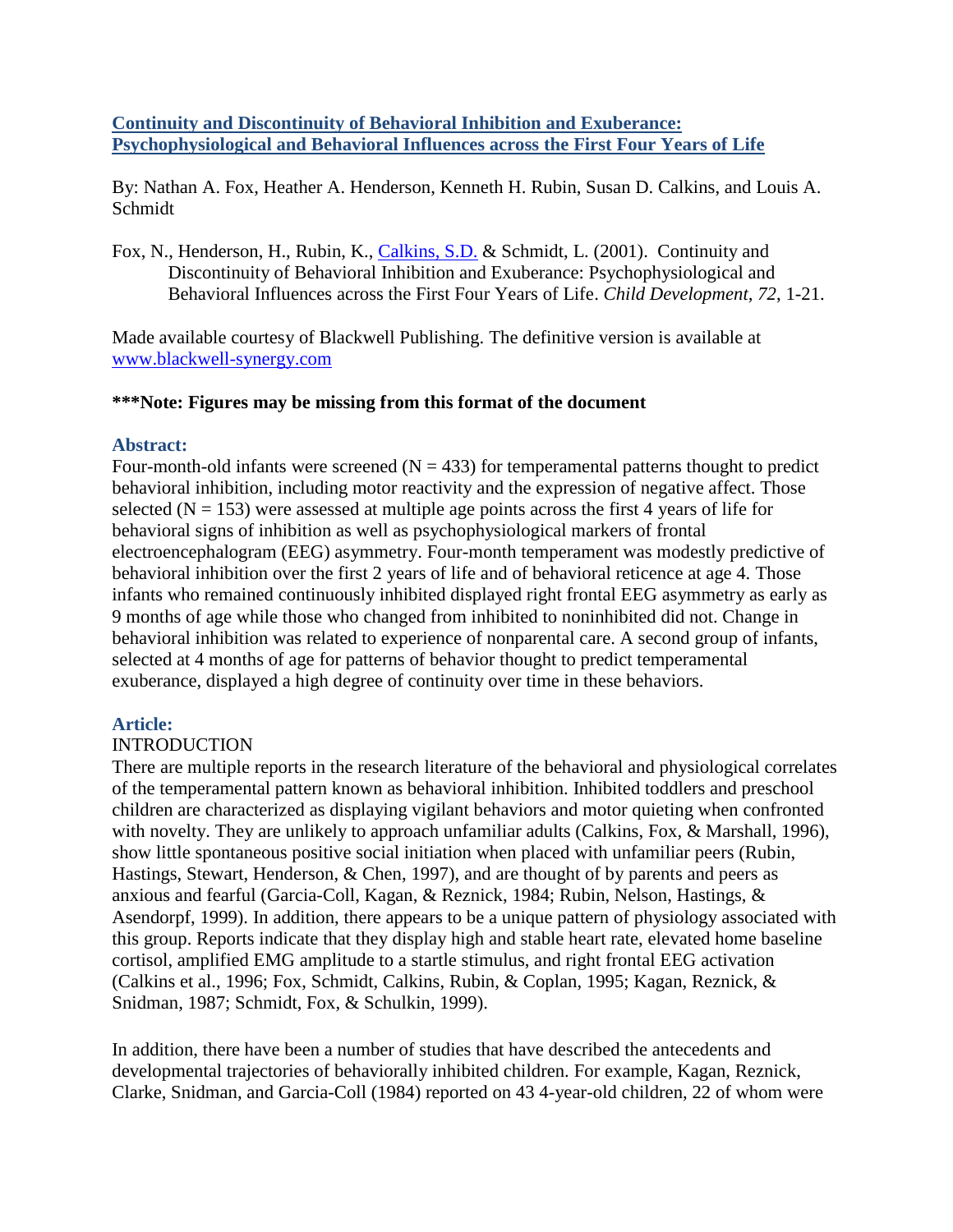identified as inhibited at 21 months of age. At age 4, the 22 inhibited children were more socially inhibited with unfamiliar peers and more vigilant and hesitant during cognitive testing compared to the 21 children identified as uninhibited. At 5½ years of age, the same 22 children were more inhibited with peers in both laboratory and school settings (Reznick et al., 1986). Kagan et al. (1987) subsequently reported on the original and a second cohort of children who were selected in either the second or third year of life as being behaviorally inhibited or uninhibited. At 6 years of age, the inhibited children continued to be more cautious and vigilant during their interactions with peers and with an experimenter and they exhibited signs of physiological stress. Yet it was the case that 40% of the inhibited children from these original groups became less inhibited by 5½ years of age, while fewer than 10% of the children originally identified as uninhibited became more inhibited with age. They further noted that boys were more likely than girls to become less inhibited over time. In summary, among the two original cohorts from Kagan's studies (Kagan et al., 1987) there appears to be some continuity as well as a good deal of discontinuity in the extreme forms of temperamental inhibition across the preschool and elementary school years.

In an attempt to examine infant predictors of behavioral inhibition, Kagan and colleagues selected infants at 4 months of age who displayed either high or low levels of motor arousal and negative affect in response to a series of novel visual and auditory stimuli (Kagan & Snidman, 1991). One-third of the high reactive infants were inhibited at either 14 or 21 months of age. In contrast, very few infants who were selected based on their low levels of reactivity were inhibited at later ages. High reactive infants also

showed greater sympathetic reactivity than did low reactive infants (Snidman, Kagan, Riordan, & Shannon, 1995). In a follow-up of these selected infants, 46% of the children who had been high reactive at 4 months of age were classified as inhibited at 41/2 years of age (Kagan, Snidman, & Arcus, 1998). In contrast, only 10% of children who had been low reactive as infants were classified as inhibited. Thirteen percent of the high reactive infants seen at 41/2 years of age had been consistently inhibited at each of the assessment points over the 4-year period. Sixty-seven percent of the low reactive children, but only 27% of the high reactive children, were classified as uninhibited with peers. Kagan et al. (1998) argued that this pattern of data supports the notion that negative reactivity is a temperamental trait and an antecedent in the development of behavioral inhibition.

One of the issues in the study of the continuity of inhibition is the characterization of its form across development. In his Handbook chapter, Caspi (1998) describes five different types of continuity of personality to be considered in the study of developmental change. Four of these (differential, absolute, structural, ipsative) refer to homotypic continuity, which is continuity of similar behaviors or phenotypic attributes over time. The fifth, heterotypic continuity, refers to continuity of an inferred genotypic attribute presumed to underlie diverse phenotypic behaviors. It is this latter type of continuity that characterizes developmental change in behavioral inhibition. The term behavioral inhibition is used to describe temperamental differences in infants' and young children's initial reactions to a range of novel stimuli including people, objects, contexts, and challenging situations (Kagan et al., 1987). Inhibition is assessed in young children by recording their latencies to approach various novel stimuli. It has been measured in older children by examining their latency to spontaneously interact with an experimenter during cognitive testing, and with unfamiliar peers in laboratory play sessions. Measures of reluctance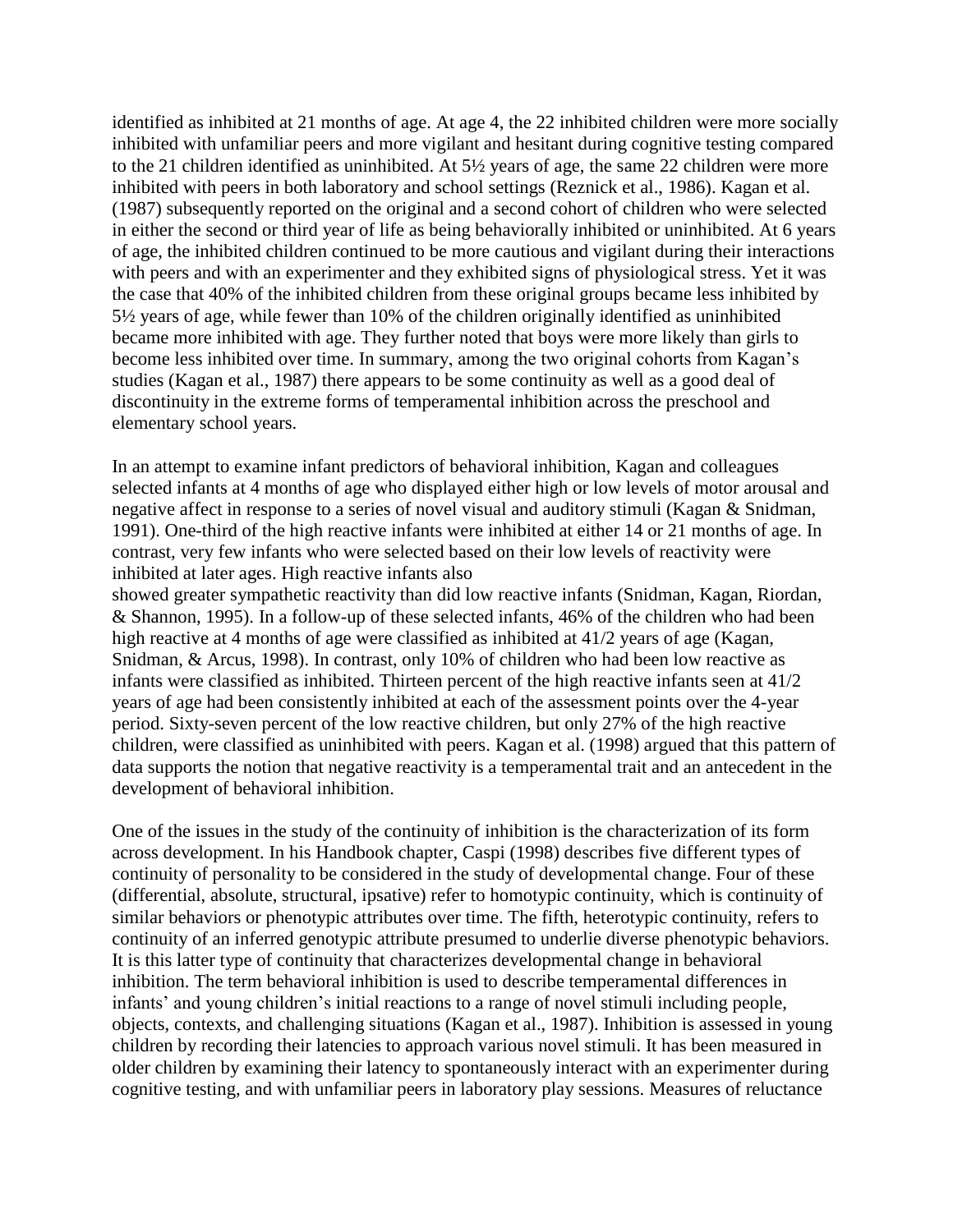to interact with unfamiliar adults and / or peers reflect a specific aspect of behavioral inhibition, that is, reactivity to unfamiliar people. The change in emphasis from assessment of reactivity to novel stimuli to assessment of the child's social response to unfamiliar peers reflects the type of stimulus situation expected to elicit behavioral inhibition in older children. Older children are unlikely to display inhibition to novel objects but are likely to exhibit inhibition to novel social situations. This may reflect the child's increasing perceived control over the nonsocial environment. Unfamiliar objects may elicit inhibition in infants and young children because of their novelty and the child's lack of control over their actions (e.g., Gunnar, 1978, 1980). As children enter preschool they have more experience with a range of novel and unfamiliar toys and their perceived control over these objects may increase as well. In contrast, peers and adults may continue to elicit inhibition due to the level of their unpredictability in social situations. The change in the nature of the eliciting stimulus conditions from inanimate and social situations to social situations specifically warrants the introduction of different terminology for the behaviors in older children.

Fox and Rubin have used the term social reticence to reflect behavioral inhibition in social situations. They and their colleagues have conducted detailed observations of children's behaviors during free play, speech-making, and cooperative tasks with unfamiliar peers in order to study social reticence (e.g., Fox et al., 1996; Rubin, Coplan, Fox, & Calkins, 1995). Using a variety of observational taxonomies, including the Play Observation Scale (Rubin, 1989), these researchers have derived a measure of socially wary, anxious, and reticent behaviors in the preschool play group. This measure, comprising observed reticence and anxiety during free play and an inclination to avoid making a speech in the presence of unfamiliar peers, has been found to be contemporaneously associated with maternal reports of both dispositional shyness and internalizing behavior problems (e.g., Coplan, Rubin, Fox, & Calkins, 1994). In contrast, other forms of nonsocial play have been described in which children are simply more focused on objects than on people, and this form of solitary play does not show contemporaneous relations with measures of distress or anxiety. Thus, reticence is conceptually related to behavioral inhibition based on the common underlying motivation to avoid novelty due to the negative affect elicited by novel stimuli. Reticence reflects a specific form of nonsocial behavior, one that is accompanied by signs of anxiety and wariness (Asendorpf, 1990; Coplan et al., 1994). Despite variation in the specific behaviors across different ages, reticence and behavioral inhibition provide age-appropriate measures of a common psychological state.

A number of studies using parent report measures of temperament to identify inhibited children have also found moderate continuity in this trait. Sanson, Pedlow, Cann, Prior, and Oberklaid (1996) reported findings from the Australian Temperament Project in which they assessed 501 children longitudinally, beginning at 4 to 8 months of age and continuing through 5 to 6 years of age. The authors found few relations among the measures of inhibition from the infancy period to later ages. However, the magnitude of the correlations increased significantly when continuity was examined between the second year of life and 5 to 6 years of age. Rubin et al. (1999) reported moderate continuity in both mothers' and fathers' ratings of shyness among Canadian children from 2 to 4 years of age. Broberg (1993) also reported modest continuity in maternal reports of behavioral inhibition in a sample of Swedish first-born children assessed at 16, 28, and 40 months of age. Scarpa, Raine, Venables, and Mednick (1995) reported modest continuity in behavioral inhibition based on a longitudinal study of 1,800 Mauritian children assessed at 3, 8,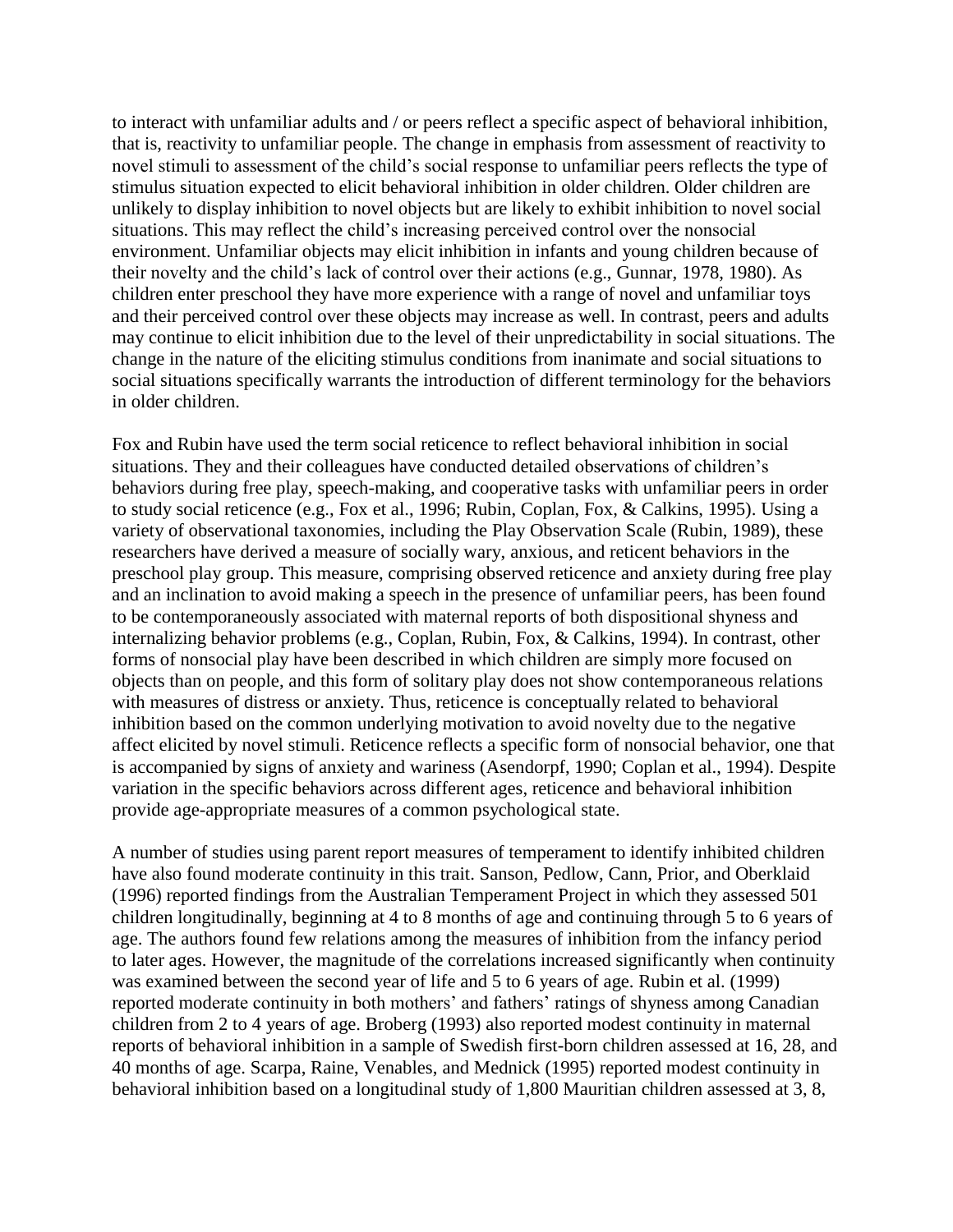and 11 years of age. The children were classified as high, middle, or low in inhibition at each of the three ages based on a combination of parental reports and behavioral observations. Children who were highly inhibited at 3 years of age displayed greater inhibition at 8 years of age, and those who were highly inhibited at 8 years of age were more inhibited than were other children at 11 years of age.

In each of the aforementioned studies of inhibition, the emphasis has been on continuity. Yet given the modest correlations reported, there are clearly many children who do not remain inhibited across the early years of life. We know little about these children or the factors that may contribute to the changes in their behavior over time.

One factor that may contribute to the continuity of inhibition over time is the physiological disposition of infants to express negative affect and withdrawal in response to novelty. A variety of data suggests that the pattern of the resting electroencephalogram (EEG) may reflect an individual bias to respond with positive or negative affect to stressful situations. Davidson and colleagues (Tomarken, Davidson, & Henriques, 1990) reported that increased resting right frontal EEG activation was associated with adults' self-reports of higher levels of global negative affect (fear, disgust, sadness, and anger) while watching film clips selected to elicit negative emotions (disgust, sadness, and anger). The relation between resting frontal asymmetry and selfreported negative affect was particularly strong for the subjects' ratings of fear. In contrast, resting frontal asymmetry was not related to the adults' ratings of global positive affect (happiness, amusement, and interest) when viewing film clips selected to elicit positive emotion. Davidson and Fox (1989) found that 10-month-old infants who cried during a 1-minute period of maternal separation showed significant right frontal asymmetry during a baseline recording that took place before the mother left the room. In contrast, infants who did not cry during the separation period displayed significant left frontal asymmetry during the baseline recordings. In a separate study, Fox, Bell, and Jones (1992) replicated this finding and found the frontal EEG pattern to be stable across the second half of the first year of life. Henriques and Davidson (1990, 1991) reported that adults with clinical depression, as well as adults who were depressed and currently in remission, displayed this pattern of right frontal EEG asymmetry. Together, these findings suggest that patterns of right frontal EEG asymmetry may serve as a marker of an underlying disposition rather than simply reflecting current affective state. For example, Davidson (1992) has argued that this EEG pattern reflects a diathesis around which stressful events may trigger the expression of negative affect or depressive symptomatology.

In addition to being related to specific affective states, Fox and his colleagues have found relations between EEG asymmetry and shyness in adults and reticence in children. Specifically, adults who rated themselves as high in shyness displayed right frontal EEG asymmetry (Schmidt & Fox, 1994). Preschool and elementary school age children who displayed social reticence in a peer situation were more likely to display right frontal EEG asymmetry as well (Fox et al., 1995; Fox et al., 1996). And Calkins et al. (1996) reported that infants displaying high motor arousal and negative affect at four months of age were more likely to display right frontal EEG activity at nine months of age and behavioral inhibition at 14 months of age. A recent study by Schmidt et al. (1999) illustrates these relations. Seven-year-old children, observed to be shy in a peer situation, exhibited right frontal EEG asymmetry during baseline conditions compared to their nonshy counterparts. When placed in an emotionally evocative situation, the shy children dis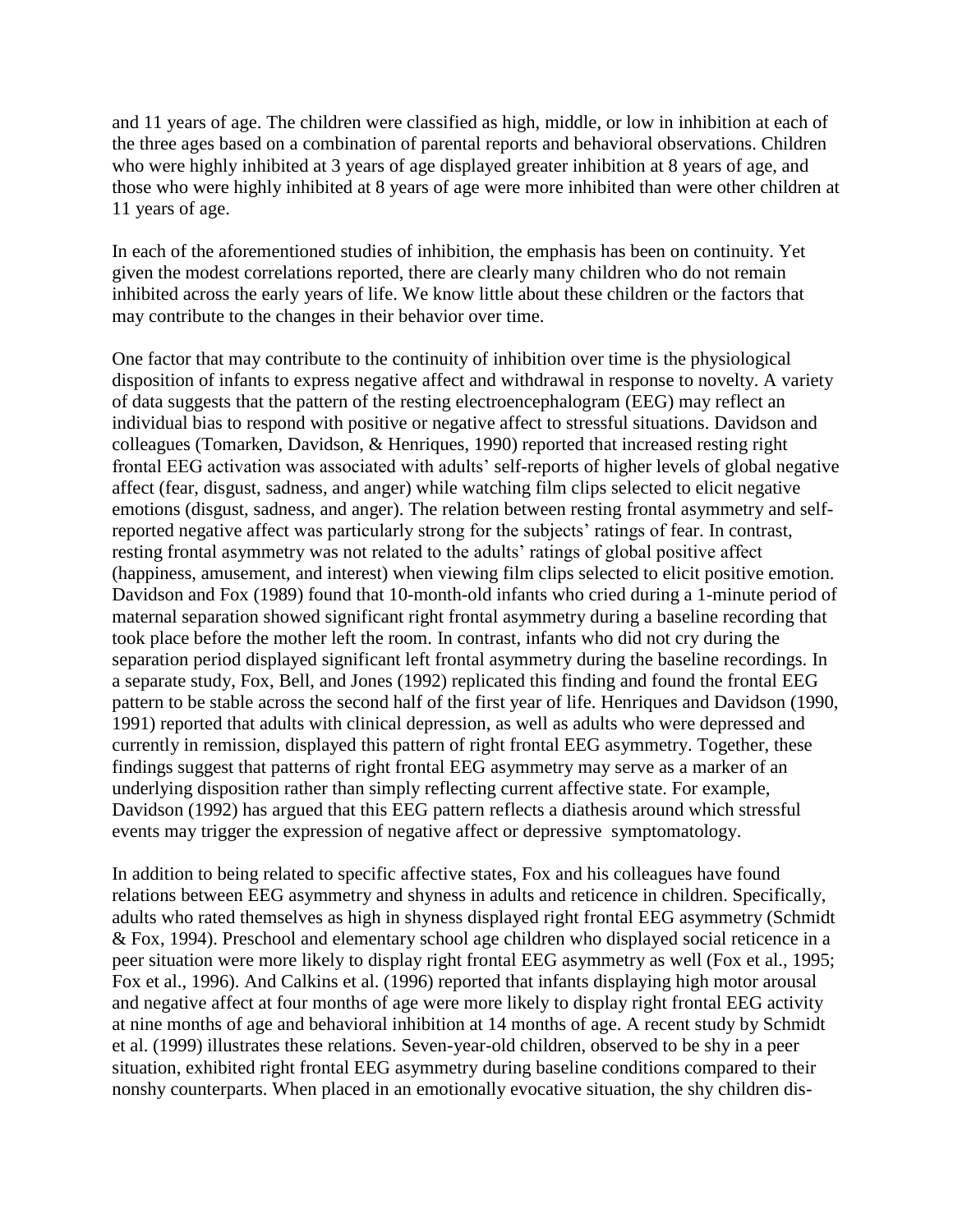played signs of anxiety that were accompanied by increases in the magnitude of their right frontal asymmetry scores.

The following study reports on two cohorts of infants, some of whom were selected at four months of age for characteristics thought to predict behavioral inhibition. These infants were high in negative reactivity. A second group of infants who were high in positive reactivity, as well as a low reactive group, were also recruited. All infants were seen at 9, 14, 24, and 48 months of age in the laboratory. Measures of brain electrical activity were recorded at each of these ages and behavioral observations were made at 14, 24, and 48 months. At 14 and 24 months, children were seen in a standard behavioral inhibition paradigm. At 48 months of age, children were observed in same-gender, unfamiliar peer quartets, and measures of reticence and social play were coded. In this paper, we examined the degree to which infant reactivity patterns predicted later behavioral inhibition and reticence. We also compared the degree of continuity in inhibition based on patterns of infant reactivity. In addition, we examined relations among observed behavior and EEG to determine if frontal EEG asymmetry was related to patterns of continuity in behavioral inhibition. The group of infants displaying high motor reactivity and high positive affect in response to novel stimuli were unlike Kagan's low reactive group in that these infants displayed high motor reactivity but positive affect in their responses. We predicted that this group would present with its own unique developmental trajectory and pattern of physiological response including lack of fear or inhibition, high sociability, and left frontal EEG asymmetry. It is important to distinguish this group from noninhibited children who may simply show less fear or inhibition in response to challenge. Indeed, we expected that exuberant, uninhibited children would be different from noninhibited controls.

The data in the current paper reflect two cohorts of children. Children in each cohort were selected at 4 months of age and each cohort was seen at the identical age points through age 4. Data on the patterns of EEG activity at 9 months and behavioral inhibition at 14 months of age for the first cohort have previously been reported in Calkins et al. (1996). Data on the combined two cohorts and a follow-up to 4 years of age have not been reported elsewhere. Combining these two cohorts allowed the subgroup analyses found in the current paper.

# METHOD

# *Participants*

To select infants thought likely to display behavioral inhibition later in infancy and early childhood, a total of 433 4-month-old infants were screened for motor reactivity and emotional reactivity in response to novel sights and sounds. The infants recruited came from two separate cohorts with identical screening procedures. Details of the screening procedure have been described previously (Calkins et al., 1996; Kagan & Snidman, 1991).

Families with young infants were initially contacted by mail using commercially available lists of names and addresses compiled from the birth records of area hospitals. Interested parents were asked to complete a brief background survey. Families were excluded from further participation if any of the following were true: (1) the infant was preterm (less than 36 weeks gestation), (2) the infant had experienced any serious illnesses or problems in development since birth, (3) the infant was on any long-term medi cation, or (4) either of the parents were left-handed. Families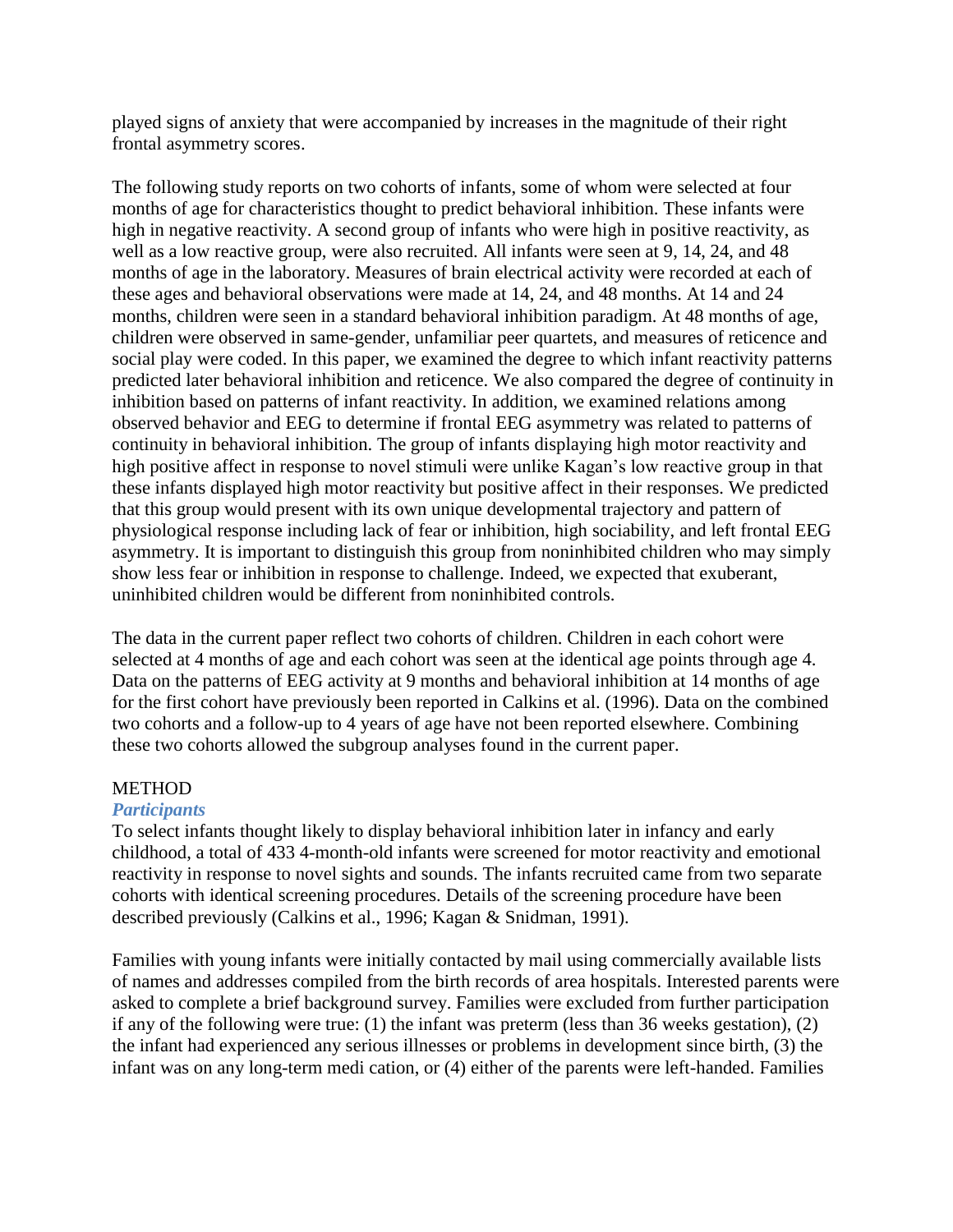who did not meet any of these exclusion criteria were contacted by phone and given more information regarding the study. Home visits were scheduled for interested families ( $N = 433$ ).

Home visits took place when the infant was 4 months of age  $(\pm 14 \text{ days})$ . While in an infant seat and in a quiet and alert state, the infant was presented with two sets of novel visual (brightly colored mobiles) and auditory (taped sentences and nonsense syllables) stimuli. Each set of stimuli consisted of a series of visual presentations followed by a series of auditory presentations. The first series of visual stimuli consisted of three mobiles differing in the number of hanging characters (1, 3, or 6 characters). Each mobile was presented for 20 s, and the presentations were separated by a 10-s intertrial interval. The series of three mobiles was repeated three times for a total of nine trials. Each mobile was displayed at the infant's eye level and approximately 12 inches from the face. The first series of auditory stimuli consisted of 8 short sentences. Each sentence was approximately 6 s in duration, followed by a 2-s intertrial interval. The sentences were presented in pairs. The pairs differed in the number of voices speaking and, as a result, the volume of the presentation. The first pair was spoken by a single voice, the second pair by two voices, the third pair by three voices, and the fourth pair by four voices.

The second set of novel stimuli was similar to the first except that the characters on the mobiles were different, and the auditory stimuli were nonsense syllables (ma, ga, pa) rather than sentences. The series of three mobiles was presented in exactly the same fashion as in the first set, for a total of nine trials. Each nonsense syllable was presented in three consecutive 10-s trials, with 5-s intertrial intervals.

The stimuli were presented to the infants in an identical order (mobiles 1, auditory 1, mobiles 2, auditory 2). Infants who began to cry during an episode were allowed to cry for a continuous period of no more than 20 s after which the mother was asked to intervene and calm her infant. Once sufficient calm was restored, the session was continued. If an infant was unable to continue with a session, scores were prorated for the amount of time (number of episodes) that the infant missed. All sessions were videotaped, allowing for the later coding of infant reactivity.

Infants from both cohorts were selected based on the amount of motor reactivity as well as positive and negative affect expressed during the presentation of the novel sights and sounds. The methods of coding and quantifying reactivity varied slightly between the two cohorts. In the first cohort, coding was based on the procedures described previously by Calkins et al. (1996) and Kagan and Snidman (1991). Specifically, the frequencies of the following behaviors were coded during stimulus presentation: (1) Motor Activity (arm and leg movements greater than 45° from resting position, burst of two or more arm and leg movements, back arches, hyperextension of arms and legs); (2) Positive Affect (smiling and neutral or positive vocalizations); and (3) Negative Affect (fussing, fretting, and crying). Interrater reliability was computed on approximately 20% of the sample. Pearson correlations between pairs of raters ranged from .78 to .86.

Infants who were extreme on the dimensions of motor activity and affect were selected for participation in the study. The criteria for selection were established based on the reactions of the first 25% of the screened sample. Three groups were selected: (1) those above the mean on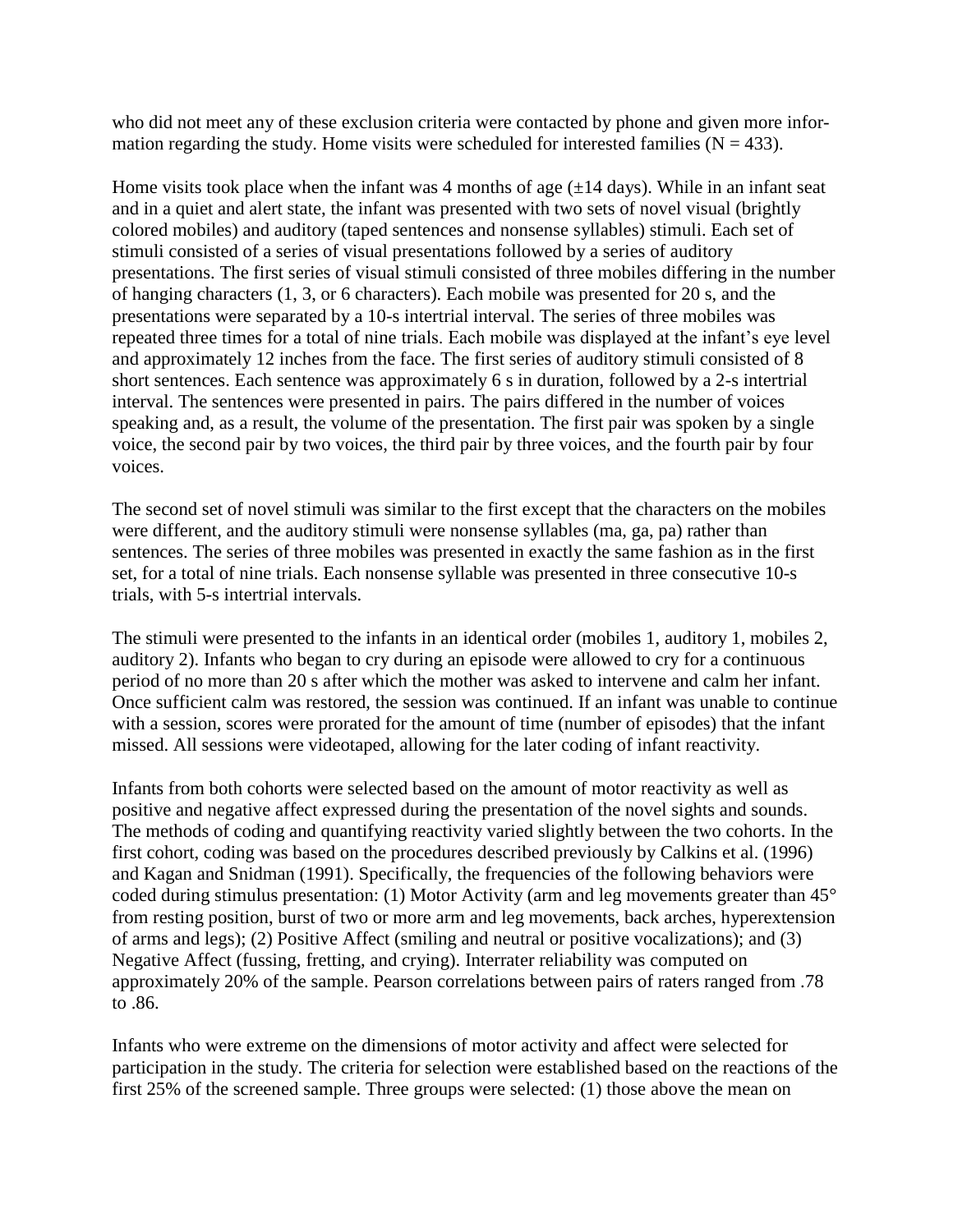motor activity and negative affect (High Negative), (2) those above the mean on motor activity and positive affect (High Positive), and (3) those below the mean on motor activity, positive, and negative affect (Low Reactive). Of the 208 infants screened in the first cohort, 29 were identified as High Negative, 22 as High Positive, and 30 as Low Reactive. Consistent with the selection criteria, a MANOVA comparing the three temperament groups on the three reactivity dimensions was significant,  $p < .001$ . Specifically, the High Negative group had significantly higher negative affect scores than both the High Positive and Low Reactive groups,  $F(2, 78) =$ 19.24, p <.001; Tukey's HSD, both ps <.001. The High Positive group had significantly higher positive affect scores compared to both the High Negative and the Low Reactive groups, F(2, 78)  $= 37.40$ , p < .001; Tukey's HSD, both ps < .001. The Low Reactive group had significantly lower motor activity scores than both the High Negative and the High Positive groups,  $F(2, 78) =$ 11.38,  $p < .001$ ; Tukey's HSD,  $p < .001$  and  $p < .01$ , respectively.

In the second cohort, coders used 7-point Likert- type scales to rate the infant's motor, positive, and negative reactions to each of the visual and auditory presentations. Thus, each infant had a total of three ratings on each session (visual 1, auditory 1, visual 2, auditory 2) for a total of 12 ratings. On the Motor Scale, a score of 7 indicated intense gross motor activity including back arching, body twisting, and hyperextensions of the arms and legs. A score of 1 indicated very little or no motor activity. A score of 7 on the Positive Affect Scale was used to describe infants who responded with many positive vocalizations, and many instances of gurgling, cooing, and smiling (at either the stimulus or the experimenter). Neutral vocalizations were also considered in scoring positive affect; however, neutral vocalizations on their own were not sufficient for a high score on the Positive Affect Scale. A score of 1 on the Positive Affect Scale was reserved for infants who did not smile at all or make more than two neutral or low-intensity positive vocalizations during the presentation. On the Negative Affect Scale, a score of 7 indicated a high degree of intense negative affect and described infants who cried or fussed continuously during the majority of the stimulus presentations. A 1 on the scale indicated an absence of negative affect across the different stimulus events. Three coders rated the tapes. Estimates of inter-rater reliability were computed for pairs of coders, based on 20% of the sample. Pearson correlations ranged from .62 to .95, with a mean correlation of .68 on the motor scale, .69 on the Positive Affect Scale, and .95 on the Negative Affect Scale.

Classifications into each of the three temperament groups (High Negative, High Positive, Low Reactive) were made based on the frequency of "high" scores across the four stimulus conditions. To be classified as High Negative, an infant had to receive a score of 4 or more on Motor Activity for both the visual and auditory presentations in either the first or second set of presentations. In addition, the infant had to have a score of 4 or more for Negative Affect during the same set of stimuli presentations. To be classified as High Positive, an infant had to have a score of 4 or more on Motor Activity for both the visual and auditory presentations in either the first or second set, as well as a score of 4 or more on Positive Affect during the same presentations. The Low Reactive group was comprised of infants who had scores of 3 or less on Motor Reactivity, Positive Affect, and Negative Affect during both the first and second sets of presentations. Also, an infant had to have seven scores (out of a possible 12) of 1 to be identified as low reactive.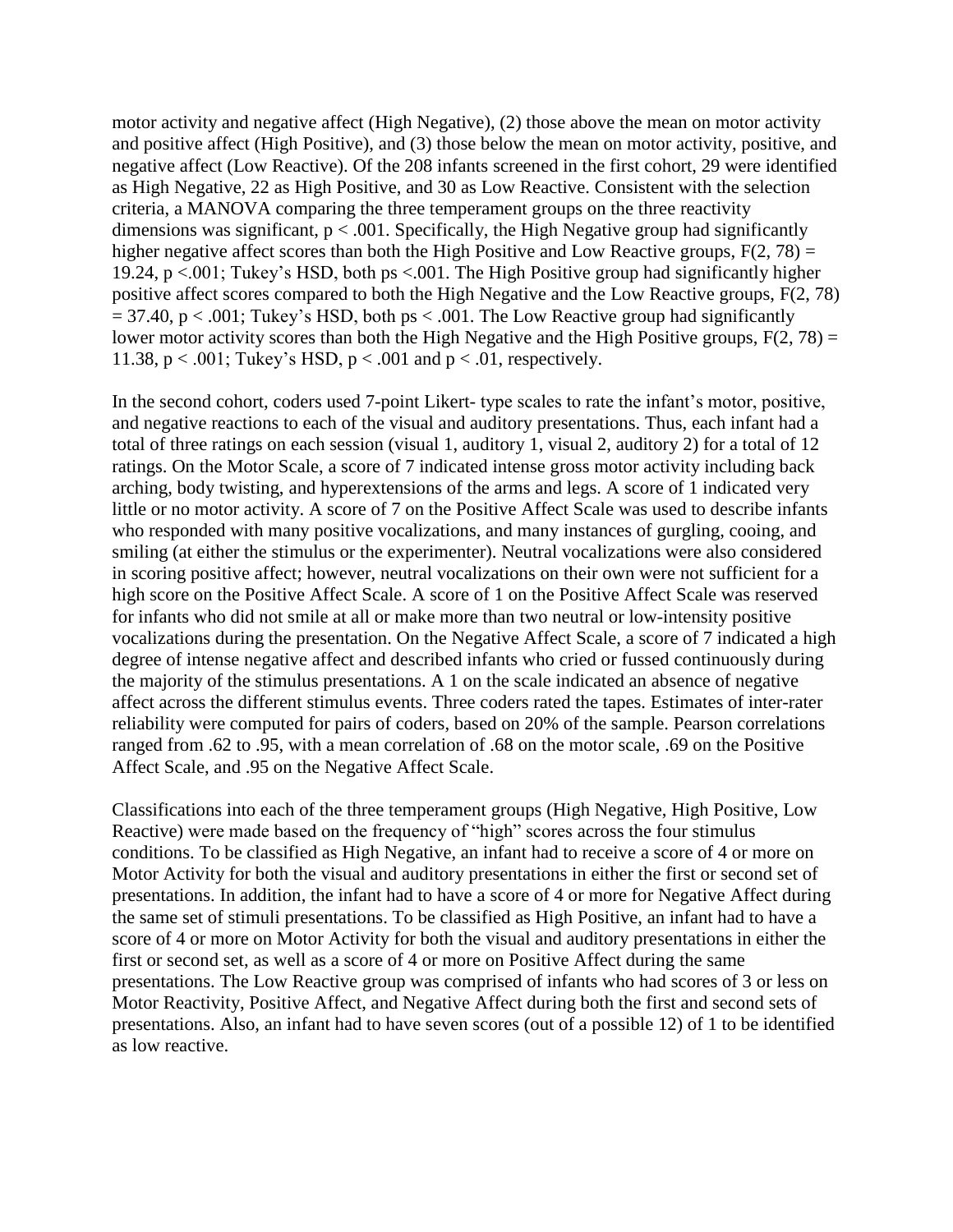Of the 225 infants screened in the second cohort, 27 were classified as High Negative, 23 as High Positive, and 22 as Low Reactive. Consistent with the selection criteria, these three groups differed significantly on each of the three reactivity dimensions. Specifically, the High Negative group was rated as significantly higher in negative affect compared to the other two groups, F(2,  $67$ ) = 63.29, p < .001; Tukey's HSD, both ps < .001. The High Positive group was scored as having significantly more positive affect than the other two groups,  $F(2, 68) = 23.83$ ,  $p < .001$ ; Tukey's HSD, both ps < .001. The Low Reactive group was rated as displaying significantly less motor activity than the other two groups,  $F(2, 69) = 23.83$ ,  $p < .001$ ; Tukey's HSD, both ps < .001.

To examine the comparability of the two selection systems, we double coded the cohort originally se-

lected using the 7-point scale system utilized by Calkins et al. (1996) and Kagan and Snidman (1991). We then utilized the selection criteria outlined above (using the 7-point scales) to place infants from the initial cohort into each of the three temperament groups. We computed observed percent agreement and Cohen's K between the two selection/ classification outcomes. Observed percent agreement was 80.3% whereas Cohen's K was .66. This suggests that there was good agreement between the two classification systems (Fleiss, 1981).

As a further check, we examined whether the temperament groups within the two cohorts differed on any of the major outcome measures (behavioral inhibition, social reticence, EEG asymmetry). They did not.

### *Procedure*

Following the initial selection, families were invited to the laboratory when their infants were 9, 14, 24, and 48 months of age. When the infants were 9 months of age, brain electrical activity (EEG) was recorded and mothers completed a temperament survey. At each of the subsequent ages, EEG was recorded, mothers completed age-appropriate temperament surveys, and children's reactions to unfamiliar stimuli were observed in the laboratory.

#### *Measures*

**EEG data collection.** Several procedures were used during EEG data collection to help maximize the chances that the infants would sit quietly and maintain a steady, attentive state. At 9, 14, and 24 months, infants were seated in front of a table. At 9 months, infants sat on their mothers' laps to help minimize fussing and movement, and at 14 and 24 months infants sat alone in an infant seat with their mothers just off to one side. At each of these ages, a metal bingo wheel was placed on the table directly in front of the infant. An experimenter placed different numbers of brightly colored balls  $(1, 3, or 7)$  in the wheel and spun the wheel for a series of six trials each lasting 20 s. These trials were separated by 10-s intervals in which the experimenter tapped the balls on the outside of the bingo wheel to keep the infant's attention between trials. EEG was recorded for the entire 3-min period.

When the children were 4 years of age, the EEG collection room was decorated to resemble a space shuttle (see Fox et al., 1996, for a complete description of the testing room). The child sat in the space chair (a chair covered in silver fabric) and the mother sat on a sofa across the room. EEG was collected as the child watched a computer-generated video. In addition, the child was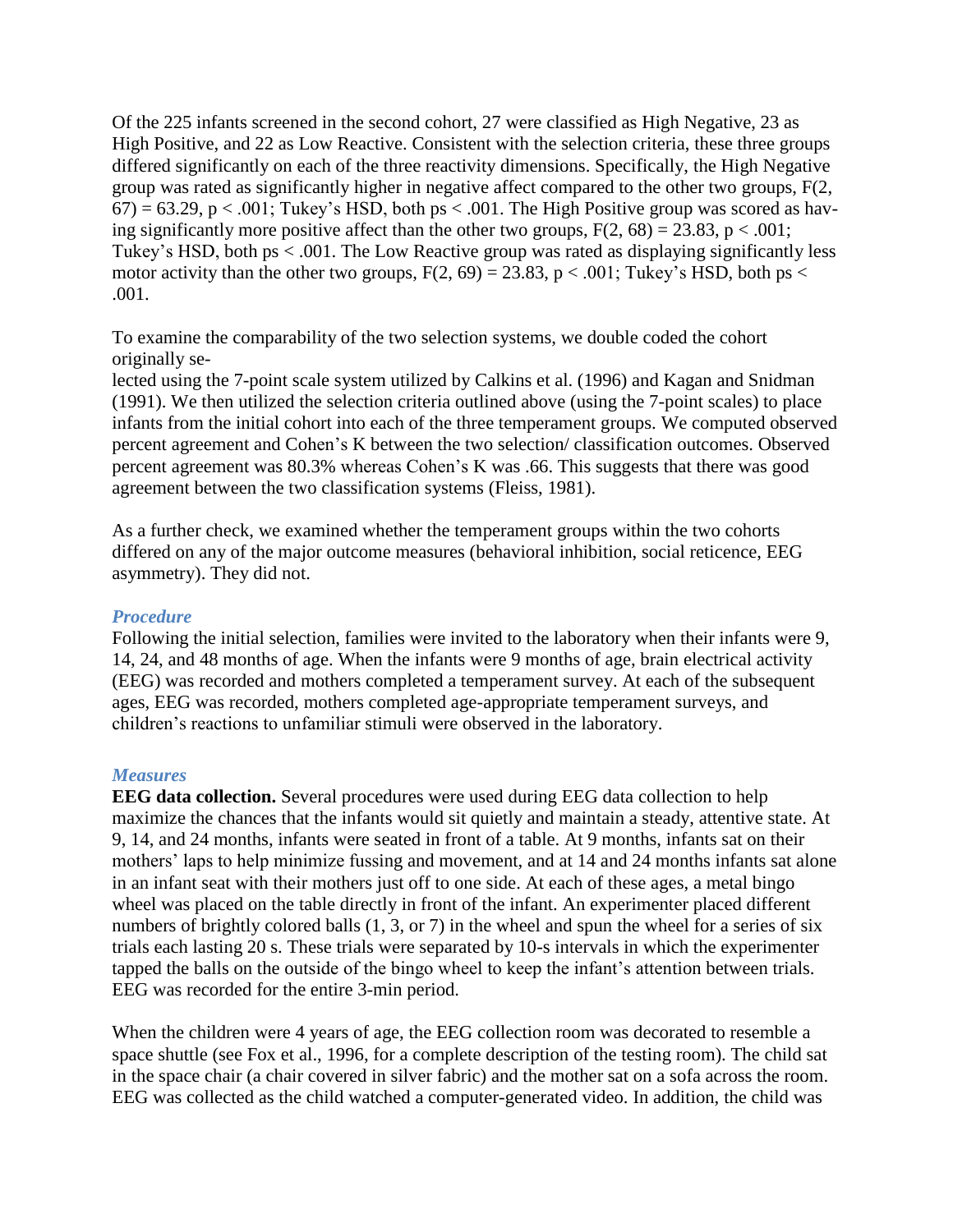asked to sit quietly and (1) look at a toy spaceship that was placed approximately 18 inches from his / her face and then (2) sit with his / her eyes closed. The eyes-opened and eyes-closed segments each lasted for one minute. The eyes-open/eyesclosed conditions are similar to those used to collect baseline measures of EEG from adult subjects (Davidson, 1988).

Prior to the recording of EEG from each subject, a 50  $\mu$ V 10 Hz signal was input into each of the channels and this amplified signal was recorded. This signal of known frequency and amplitude was later used for calibration purposes. At each age, the experimenter began preparing for EEG collection by measuring the circumference of the child's head in order to select a Lycra stretch cap of appropriate size. The stretch caps have electrodes for EEG recording sewn into the fabric according to the 10–20 system of electrode placement (Jasper, 1958). Thus, the electrode cap allows for a noninvasive, efficient, yet accurate, method of electrode placement. In order to ensure that the cap stayed in place during the recording, elastic straps on each side of the cap were snapped onto a cotton vest worn by the infant. At 9, 14, and 24 months, the cap was further secured with an elastic headband.

A small amount of abrasive gel (Omni-prep) was inserted into each of the six active sites on the cap (F3, F4, P3, P4, O1, and O2) as well as the reference site at the vertex (CZ). Using the blunt end of a Q-tip, each site was gently abraded. Following abrasion, a small amount of electrolyte gel was inserted in each site. The blunt end of a Q-tip was again used to ensure that the gel was making contact with the scalp in the area below each electrode site. Impedances were measured at each site and were considered acceptable if they were at or below 5 K ohms.

One channel of EOG was recorded from the right eye using two Beckman mini-electrodes, one placed at the outer canthus and the second placed at the supra orbit position. The EEG and EOG were amplified by separate Grass AC bio-amplifiers (7p511) with the high pass setting at 1 Hz and the low pass at 100 Hz. The data were digitized online using a HEM A/D board and acquisition software. The digitized data were stored for later analyses.

During EEG recording, a second experimenter pressed a button switch at the onset and offset of each stimulus condition. The output of the button switch went to one A/D channel, and was used to synchronize the stimulus times with the EEG.

**EEG data reduction.** The EEG data were digitized at a rate of 512 Hz. The EEG data were then re-referenced via software so that the data could be analyzed with an average reference configuration. The digitized EEG data were then displayed graphically for artifact scoring. Portions of the EEG record marked by eye movement or motor movement artifact were removed from all channels of the EEG record prior to subsequent analysis.

The re-referenced, artifact-scored EEG data were submitted to a discrete Fourier transform analysis that utilized a Hanning window with 50% overlap. The result of this analysis was to produce power in picowatt ohms (or microvolts squared) for each channel, for each of the stimulus conditions. Spectral power data in single Hz frequency bins from 1 to 12 Hz were computed for each of the stimulus conditions at each of the collection sites. At 9 months of age, power in the 4–6 Hz frequency band was computed for each site by summing the single hertz bins in these three frequencies for each of the stimulus conditions  $(1, 3, \text{ and } 7 \text{ balls})$ . At 14 and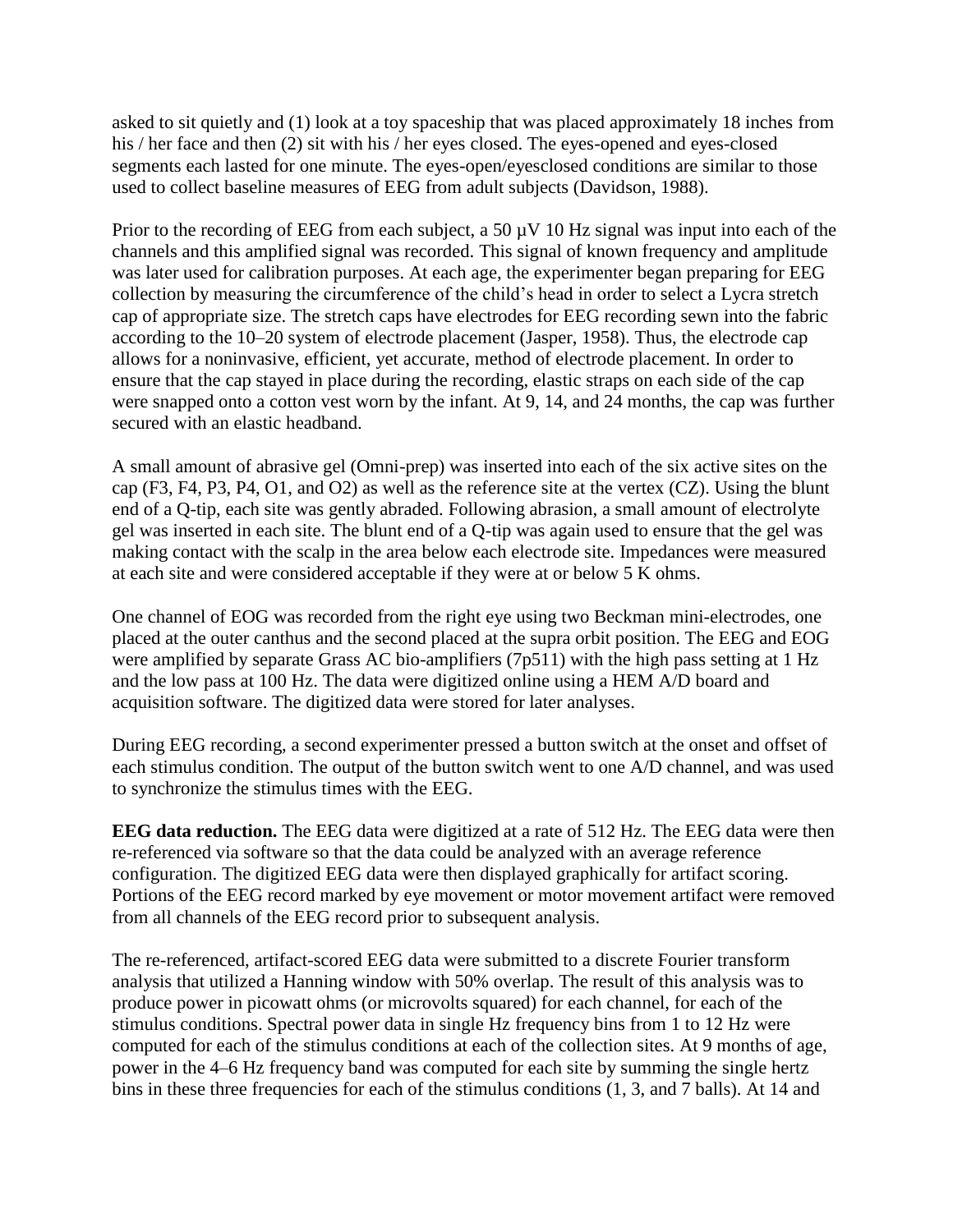24 months of age, power was computed in the 6–8 Hz band for each site by summing the single hertz bins in these three frequencies for each of the stimulus conditions  $(1, 3, \text{ and } 7 \text{ balls})$ . At 4 years of age, power in the 6–8 Hz band was computed separately for the eyes-closed and eyesopened conditions. Again, power in the 6–8 Hz band was computed by summing the single hertz bins in the three frequencies. The use of different frequency bands at the different ages reflects observed developmental changes in the EEG. Specifically, at 9 months of age the majority of power was localized to the 4–6 Hz frequency range, while at older ages there was a clear shift in the locus of power to 6–8 Hz. Previous research with human infants has documented this shift in spectral power across the first years of life (Fox & Bell, 1990; Schmidt & Fox, 1998; Stroganova, Orekhova, & Posikera, 1999). The data used in analyses were the log power data from both the frontal and parietal regions, as well as laterality scores that were computed for each region at each age. Power and activation are thought to be reciprocally related (Davidson, 1988; Lindsley & Wicke, 1974). High power reflects low activation at a particular electrode site while low power reflects high activation. Laterality scores (ln right–ln left) are used to reflect the relative power in the right and left hemispheres. A positive score reflects greater R-power (or increased L-activation), whereas a negative score reflects greater L-power (or increased Ractivation).

**Observed behavioral inhibition.** At 14 and 24 months, the infant's reactions to unfamiliar stimuli in the laboratory were coded to provide an index of behavioral inhibition (see Calkins et al., 1996; Kagan et al., 1987; Reznick, Gibbons, Johnson, & McDonough, 1989). At 14 months, the unfamiliar stimuli consisted of (1) an unfamiliar room/ environment, (2) an adult stranger, and (3) a novel toy/ object. At 24 months, the infant was presented with identical stimuli, and in addition, the infant's reactions to an adult stranger dressed in a clown costume were recorded, as well as his /her willingness to crawl through an inflatable tunnel when encouraged to do so by the experimenter.

At the beginning of the visit, the infant and mother entered an unfamiliar playroom with some toys on the floor. Mothers were instructed to work on questionnaires and to let infants play on their own. They were told to respond as they normally would if the infants attempted to get their attention. The free-play period lasted 5 min. Following the free-play session, the toys were removed from the room and an unfamiliar female research assistant entered the room with a toy dump truck and some blocks. The stranger sat quietly for 1 min, played with the truck for 1 min, and then (if the child had not yet approached) invited the child to join her in play for 1 min. After the third minute, the stranger took the truck out of the room and returned with an electronic robot. The battery- operated robot was approximately 18 inches in height, had flashing lights, made loud noises, emitted smoke, and moved around the room. The research assistant left the robot running in the room for 2 min. At 24 months, the observations continued when the experimenter returned to the room with an inflatable tunnel that she encouraged the child to crawl through. After she left, another female experimenter entered the room dressed as a clown. The clown was silent for 30 s, invited the child to approach for 1 min, and then removed enough of her costume for the child to realize that she was another experimenter whom he or she had met before.

At 14 months, an index of inhibition was computed based on the infant's reactions to these unfamiliar stimuli. Standardized scores of the following measures were summed to create a single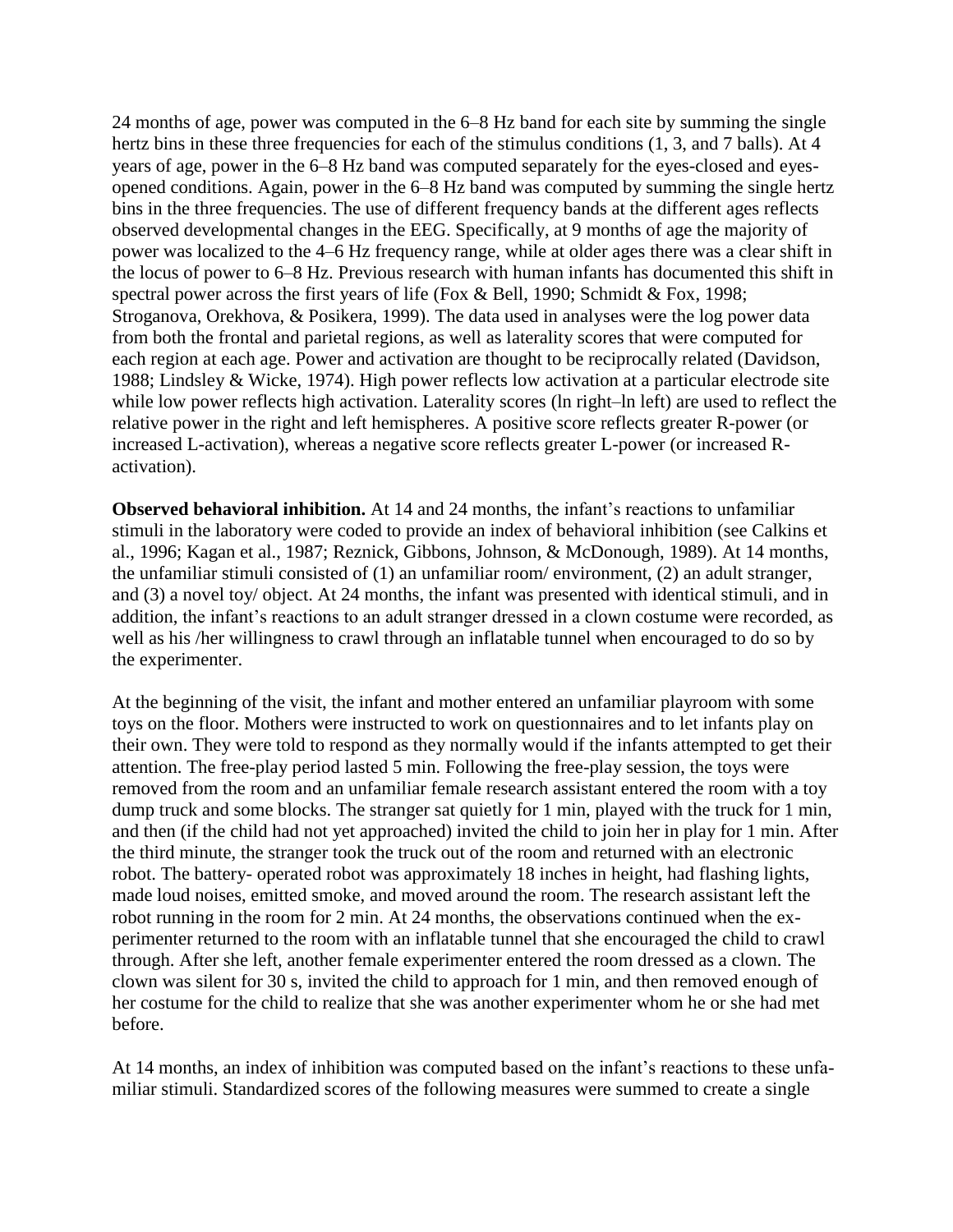summary index of inhibition: (1) latency to first touch a toy during free-play, (2) latency to vocalize during free-play, (3) time spent in proximity (within arms length) to mother during freeplay, (4) latency to vocalize to the stranger, (5) latency to approach the stranger, (6) time spent in proximity to mother while the stranger presented the truck, (7) latency to vocalize to the robot, (8) latency to approach the robot, (9) time spent in proximity to mother during the robot episode. The summed index was standardized and scores on the index of inhibition ranged from —1.85 to 3.00. Intercoder reliability was computed for 15% of the sample using percent agreement given that all measures were based on recordings of time. Pearson correlations between pairs of coders on the individual measures ranged from .85 to 1.00.

At 24 months, a single composite measure of inhibition was computed by summing standardized scores on (1) time spent in proximity (within arms length) to mother during free-play, (2) time spent in proximity to mother during the truck episode, (3) time spent in proximity to mother during the robot episode, (4) time spent in proximity to mother during the tunnel episode, (5) latency to approach the stranger and/or touch the truck, (6) latency to approach and/ or touch the robot, and (7) latency to pass through the tunnel. Intercoder reliability was computed for 24% of the sample using percent agreement given that all measures were based on recording of time. Pearson correlations between pairs of coders on the individual measures ranged from .77 to .97. The summed index of inhibition was standardized and scores on the index of inhibition ranged from —2.30 to 2.56.

**Play with unfamiliar peers at 4 years.** Behavioral inhibition was assessed at 4 years of age based on children's reactions to, and interactions with, unfamiliar peers. Four children and their mothers were scheduled to arrive at the laboratory at the same time. The four children were selected so that they were of the same age and sex. The children were also selected based on their observed behavioral inhibition at 24 months of age, such that each group consisted of one previously inhibited (half a standard deviation or more above the mean), one previously noninhibited (half a standard deviation or more below the mean), and two average children (within one standard deviation around the mean). The children in each quartet had never met each other outside the laboratory.

Upon arriving at the laboratory, the children and mothers waited in a common area of the lab until all four children had arrived and all parents had been briefed and informed consent was obtained. The four children were then led into a playroom with several age-appropriate toys spread around the room. While the children were in the playroom, parents were in a waiting area where they were asked to complete a series of questionnaires. Parents were able to observe the entire visit on a television monitor in the waiting area.

The visit was split into several episodes. A complete description of the visit may be found in Fox et al. (1995). For purposes of this study, data from the two free-play sessions were used. In the first and second free-play sessions the children were left alone in the playroom for 15 min. The entire play session was videotaped for later observational coding.

**Behavioral coding of play with unfamiliar peers.** Behaviors in the first and second play sessions were coded with Rubin's (1989) Play Observation Scale (POS).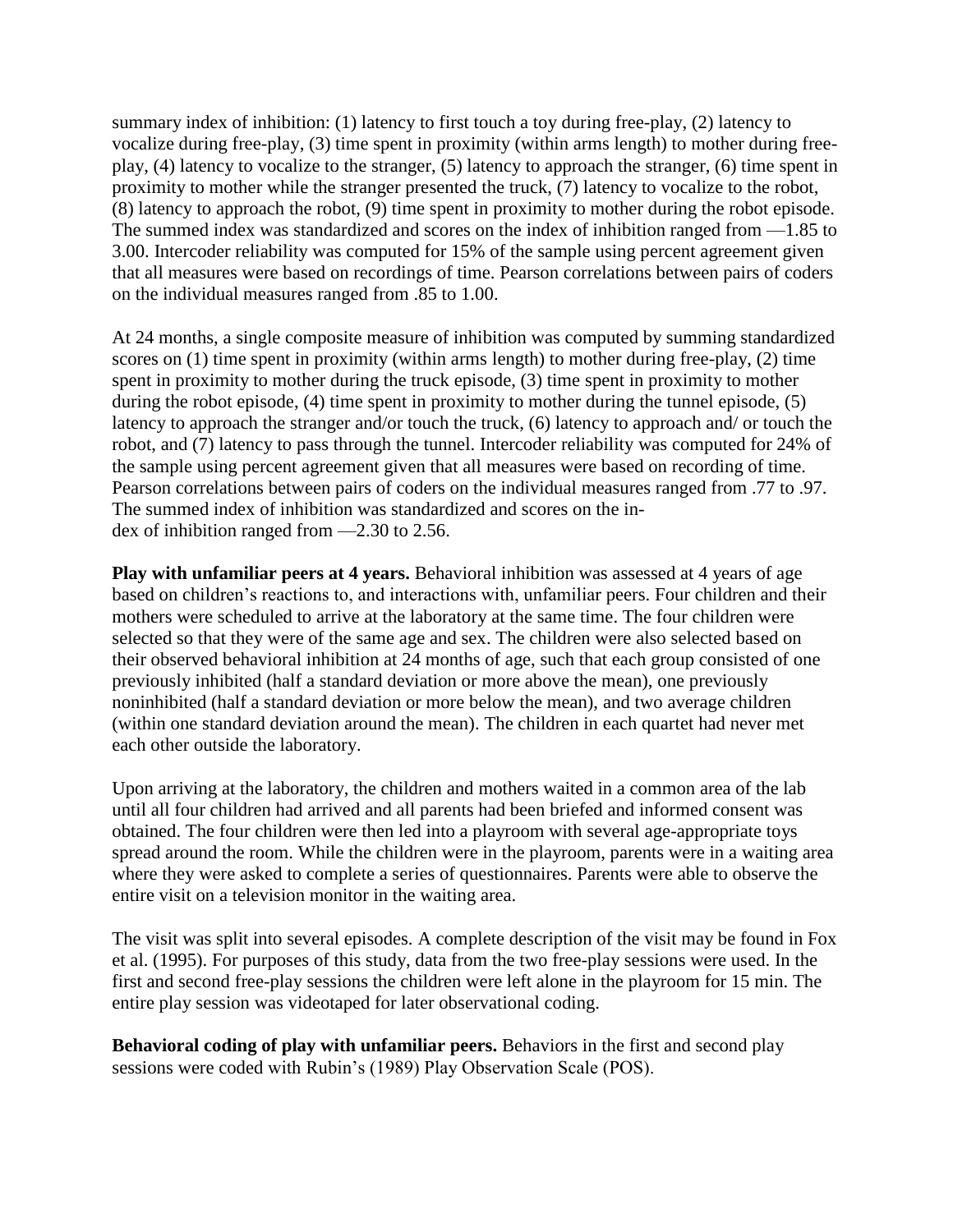Ten-second intervals were coded for social participation (unoccupied, on-looking, solitary play, parallel play, peer conversation, and group play) and the cognitive quality of play (functional, dramatic, and constructive play; exploration; games with rules). This resulted in approximately 90 coding intervals per child in each of the two free-play sessions. For both cohorts, three independent observers coded the POS. Intercoder reliability on a randomly selected group of children totaling 30% of the two samples was calculated between pairs of observers using Cohen's kappa. For the full variable matrix, including social and cognitive play categories, kappas ranged from .81 to .94 for the first cohort, and .87 to .94 for the second cohort.

An index of social reticence was created by standardizing the mean proportion of time spent engaged in unoccupied and onlooker behaviors across both play sessions (see also Coplan et al., 1994). The standardized score of social reticence was used as the index of inhibition at 4 years. Scores on this index ranged from  $-1.19$  to 4.55.

**Maternal questionnaire data.** At each assessment point, mothers were asked to complete a variety of questionnaires including temperament reports and demographic information. At 9 months of age, maternal reports of temperament were gathered using the Infant Behavior Questionnaire (IBQ; Rothbart, 1981). The 1BQ is an 87-item parent rating form in which parents are asked to rate the frequency of specific infant behaviors as they occurred in the previous week. Parents rate the frequency of behaviors using a 7-point scale with an eighth option for ―Does not apply.‖ Scaled scores are derived from the measure by taking the mean ratings on all items in the particular scale, omitting the items marked as "Does not apply." Of particular interest in this study were the scales "Fear" (distress and extended latency to approach intense or novel stimuli), and "Smiling and Laughing." The Fear scale has 16 items with an internal consistency alpha of .84. The Smiling and Laughing scale has 15 items with an internal consistency alpha of .73 (Rothbart, 1981).

At 14 and 24 months, maternal reports of temperament were gathered using the Toddler Behavior Assessment Questionnaire (TBAQ; Goldsmith, 1987, 1996). The TBAQ is a 111-item parent rating form in which parents are asked to rate the frequency of specific behaviors as they occurred in the past month. The TBAQ is modeled after the 1BQ and uses a similar response format in which parents rate the frequency of specific behaviors using a 7-point Likert-type scale. As on the 1BQ, there is an eighth option for "Does not apply." Six scale scores are created from the measure by taking the mean of items for a particular scale, omitting all items answered with "Does not apply." Of particular interest in this study were the scales Social Fearfulness (inhibition, distress, withdrawal, or signs of shyness in novel or uncertainty-provoking situations) and Pleasure (smiling, laughter, and other hedonically positive vocalizations or playful activity in a variety of nonthreatening or familiar situations) (Goldsmith, 1996). The Social Fearfulness scale consists of 19 items and has an internal consistency alpha of .87. The Pleasure scale consists of 19 items and has an internal consistency alpha of .86.

During the 24-month visit, mothers completed a nonparental care survey in which they were asked to report if the child was currently or had in the past been cared for on a regular basis by someone other than the child's mother or father. In addition to describing the type of care, mothers were asked to report how many children (both siblings and nonsiblings) were cared for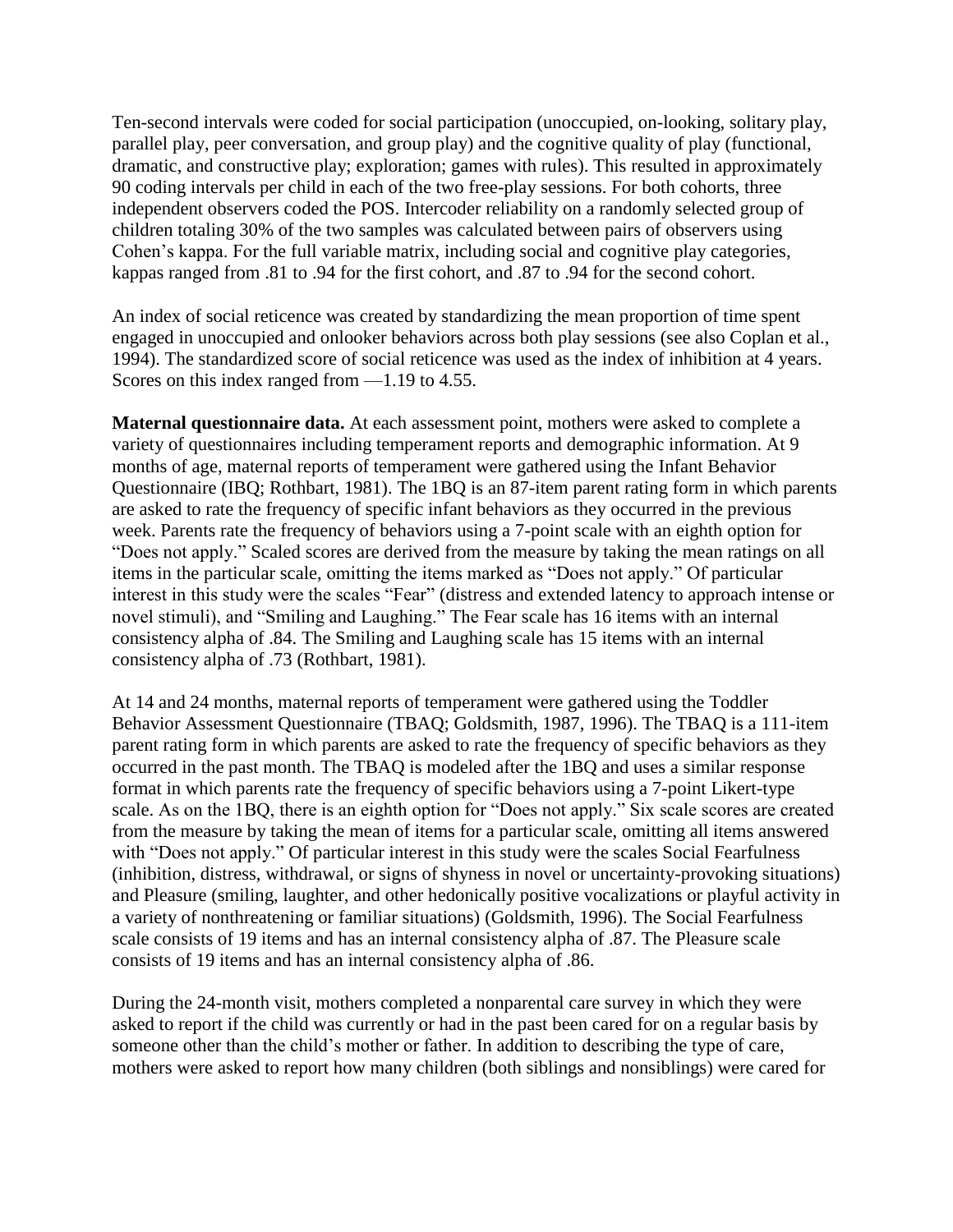in the same setting. Based on this survey, children were classified as having been in exclusive home care or in nonparental care with at least one nonsibling during the first 24 months of life.

During the 4-year visit, mothers completed the Colorado Child Temperament Inventory (CCTI; Buss & Plomin, 1984; Rowe & Plomin, 1977). The CCTI is a 30-item parental report that assesses six temperament dimensions. The dimensions of interest were Shyness and Sociability. As a measure of adjustment/maladjustment, mothers completed the Child Behavior Checklist (CBCL; Achenbach & Edelbrock, 1983). The CBCL is a 113-item checklist in which parents use a 3-point scale to rate how descriptive of their own child a series of behavior problems are. The CBCL yields eight narrow-band factors that are further reduced to two broadband factors, Internalizing and Externalizing behavior problems. The prevalence of Internalizing and Externalizing behavior problems were of particular interest in this study.

Attrition by temperament group. Of the 153 infants selected (Low Reactive,  $n = 52$ ; High Negative,  $n = 56$ ; High Positive,  $n = 45$ ), 122 participated at 9 months of age (Low Reactive,  $n =$ 47; High Negative,  $n = 43$ ; High Positive,  $n = 33$ ); 123 at 14 months of age (Low Reactive,  $n =$ 43; High Negative,  $n = 44$ ; High Positive,  $n = 36$ ), 125 at 24 months of age (Low Reactive,  $n =$ 44; High Negative,  $n = 44$ ; High Positive,  $n = 37$ ), and 118 at 48 months of age (Low Reactive, n  $= 39$ ; High Negative, n = 44; High Positive, n = 35). A series of chi-square analyses were computed to determine whether participation across time was differentially related to the 4 month temperament groups. The only significant chi-square revealed that families with infants classified as Low Reactive at 4 months were more likely than families with infants classified as either High Negative or High Positive to participate in the laboratory visit at 9 months of age,  $X2(2) = 6.02$ ,  $p = .05$ . Beyond the 9-month visit, however, participation was not differentially related to temperament group, (all X2 ns).

Similarly, analyses were conducted to examine whether refusal or extreme fussiness during EEG collection, which prevents the collection of usable EEG data, was differentially related to temperament group. Non-significant chi-square analyses at each age confirmed that compliance during EEG collection was not differentially related to the original 4-month temperament classifications. In sum, despite varying numbers of participants across age and across portions of data collection, variable participation and compliance were not directly related to the temperament classifications.

### RESULTS

### *Four-Month Temperament Group Differences across Age*

The first question addressed was how children in the 4-month temperament groups differed in their reactions to novel situations and people as observed in the laboratory at 14, 24, and 48 months of age. One- way ANOVAs were computed at each age with 4-month temperament group as the between subjects factor and observed inhibition as the dependent variable. The inhibition measures used were the composite measures of observed inhibition in the laboratory at 14 and 24 months of age, and the social reticence composite from the quartet play session during the 48-month visit.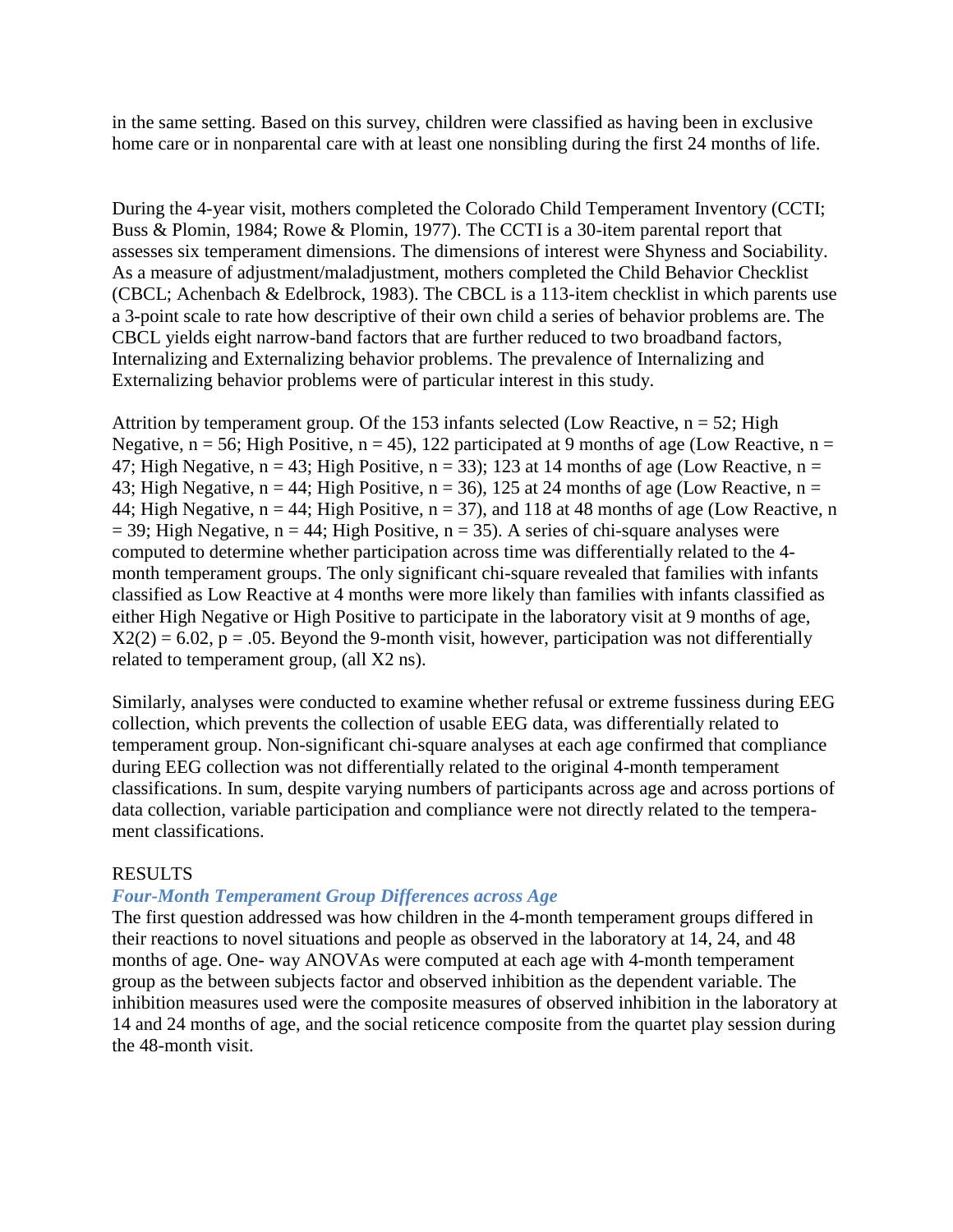At 14 months of age, the 4-month temperament groups differed significantly on observed inhibition,  $F(2, 120) = 9.40$ ,  $p < .001$ . Specifically, infants in the High Negative group displayed significantly more inhibition in the laboratory,  $M = .50$ ,  $SD = 1.23$ ,  $n = 44$ , compared to infants in both the Low Reactive,  $M = -12$ ,  $SD = .67$ ,  $n = 43$ , and High Positive,  $M = -0.39$ ,  $SD = .82$ ,  $n = 36$ , temperament groups (Tukey's HSD,  $p < .01$  and  $p < .001$ , respectively). The 4-month temperament groups also differed significantly on observed inhibition at 24 months of age, F(2,  $122$ ) = 5.56, p < .01. Specifically, infants in the High Positive group displayed significantly less inhibition in the laboratory,  $M = -.51$ ,  $SD = .85$ ,  $n = 37$ , compared to infants in both the Low Reactive,  $M = .08$ ,  $SD = .93$ ,  $n = 44$ , and High Negative,  $M = .13$ ,  $SD = 1.01$ ,  $n = 44$ , groups (Tukey's HSD,  $p < .05$  and  $p < .01$ , respectively). At 48 months of age, there was a nonsignificant effect of 4-month temperament group on ob-



Figure 1 Mean scores on standardized measures of inhibition at 14, 24, and 48 months as a function of 4-month temperament group. At 14 months, Low Reactive,  $n = 43$ ; High Negative,  $n = 44$ ; High Positive,  $n = 36$ . At 24 months, Low Reactive,  $n = 44$ ; High Negative,  $n = 44$ ; High Positive,  $n = 37$ . At 48 months, Low Reactive,  $n = 39$ ; High Negative,  $n = 44$ ; High Positive,  $n = 35$ .

served reticence during interactions with unfamiliar peers (High Negative:  $M = .13$ , SD = 1.30, n  $= 44$ ; Low Reactive: M = -0.03, SD = .83, n = 39; and High Positive: M = -0.26, SD = .88, n = 35; see Figure 1).

As can be seen in Figure 1, there is a changing pattern of relations among the 4-month temperament groups across age. At 14 months, infants from the High Negative group stand out as particularly inhibited, but by 24 months they are, as a group, no longer different in behavioral inhibition from Low Reactive infants. Infants from the High Positive group, on the other hand,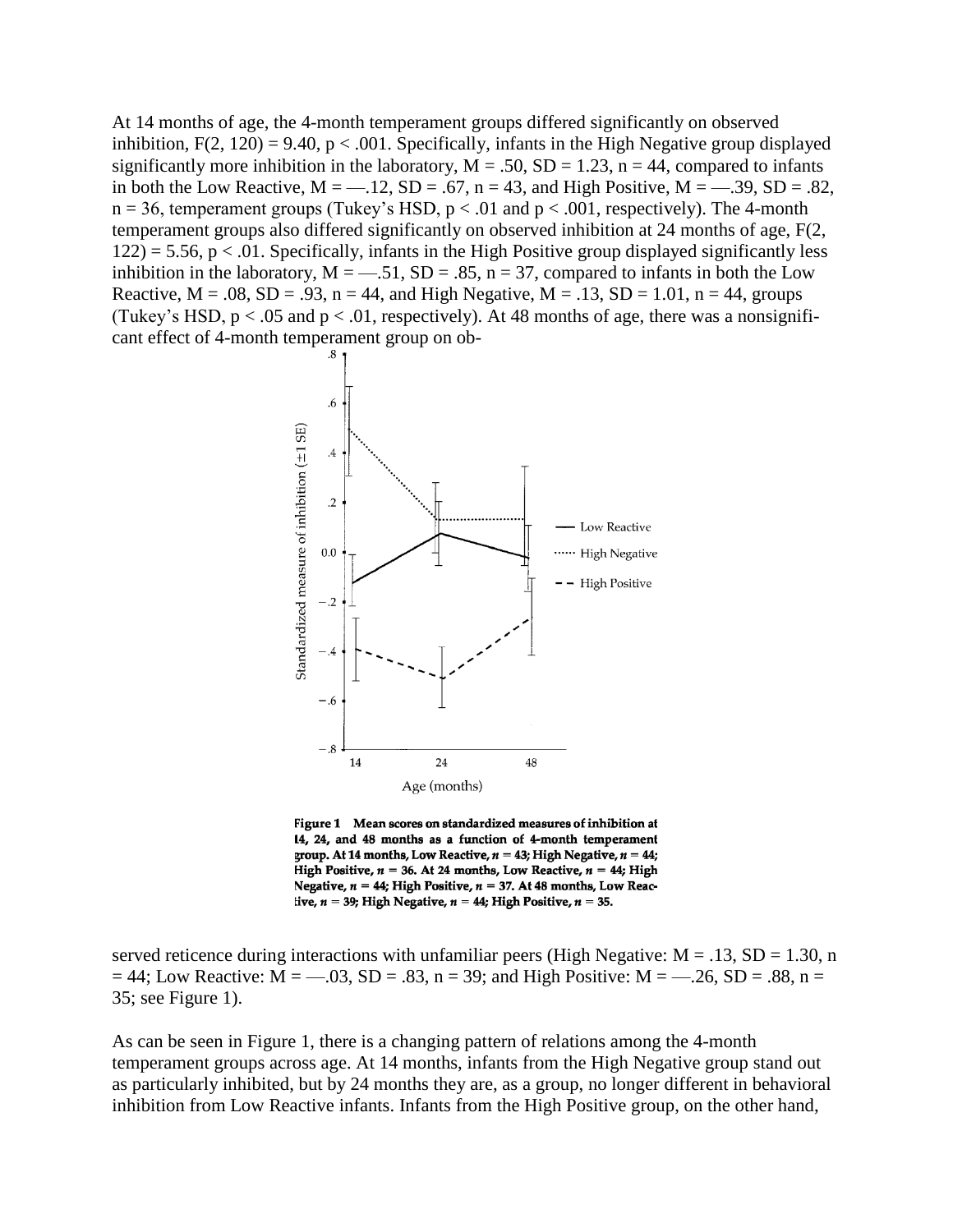stand out as particularly uninhibited across the assessment age points. This pattern of data suggests a good deal of discontinuity among the infants classified as High Negative at 4 months of age and greater continuity of response among the infants classified as High Positive. An examination of individual profiles within the High Motor/High Negative group suggests that while some of the infants demonstrated a clear pattern of decreasing inhibition over time, a distinct subgroup of infants maintained a high level of inhibition through to the 48-month assessment. Thus, the next series of analyses were conducted to isolate discrete profiles within the original 4-month temperament groups that would isolate infants demonstrating continuous and discontinuous patterns of inhibition over time.

#### **Identification of Groups Based on Patterns of Continuity and Change over Time**

Within each of the 4-month temperament groups it appeared as though distinct groups of children could be identified who displayed consistently high or low levels of inhibition over time. Given the variable number of participants across time, children were considered eligible for classification into behavior profile groups as long as they had behavioral data from the 48-month visit, and either the 14- or 24- month visits. The first group of children we identified were those who were consistently inhibited over time. A group of Continuously Inhibited children comprised those who were highly reticent during play with unfamiliar peers at 4 years of age (standardized score on reticence variable  $> 0.50$ ), and also above the mean during at least one of the earlier assessments of behavioral inhibition (standardized score on behavioral inhibition aggregate at 14 or 24 months > .00). A group of Continuously Uninhibited children comprised those who were extremely low in social reticence at 4 years of age (standardized score on reticence variable < —.50), and also extremely low during at least one of the earlier assessments of behavioral inhibition (standardized inhibition score at either 14 or 24 months < —.50). A third group of children was identified who showed a distinct pattern of decreasing inhibition over time. Specifically, the Change group consisted of children who were highly inhibited during the 14-month or 24-month assessments (standardized inhibition score at 14 or 24 months > .50) but were below the mean in observed reticence during the 4-year assessment. It is interesting to note that the number of children who followed a pattern of change from highly uninhibited at 14 or 24 months of age to inhibited at 4 years of age was insufficient for statistical analysis.

Of the 153 selected infants, 115 children had sufficient data to allow classification. That is, these 115 children had complete behavioral data at 14 or 24 months and at 4 years of age. Consistent with the attrition analyses, the 38 children (153—115) with incomplete data were evenly distributed among the three 4-month temperament groups. Of the 115 children, more than half (n  $= 64$ ) met the criteria for one of three behavioral profile groups. Specifically, 17 children were classified as Continuously Inhibited, 23 as Continuously Uninhibited, and 24 as Change, while 51 children were unclassifiable. A significant chi-square test revealed that the proportion of children in the behavioral profile groups, as well as those who were unclassifiable, was related to 4 month temperament,  $\overline{X}^2(6) = 30.79$ , p < .001 (see Table 1). Specifically, 66% (n = 29) of the children in the High Negative temperament group met the criteria for one of the three behavior profile groups. Approximately equal proportions of the High Negative children were classified as Continuously Inhibited ( $n = 12$ ) and Change ( $n = 13$ ), whereas only four children from the High Negative temperament group displayed continuously uninhibited behavior over time. Fifteen of the High Negative children were unclassifiable (i.e., there was no clear pattern to their behavioral data over time). Therefore, of all children in the High Negative temperament group with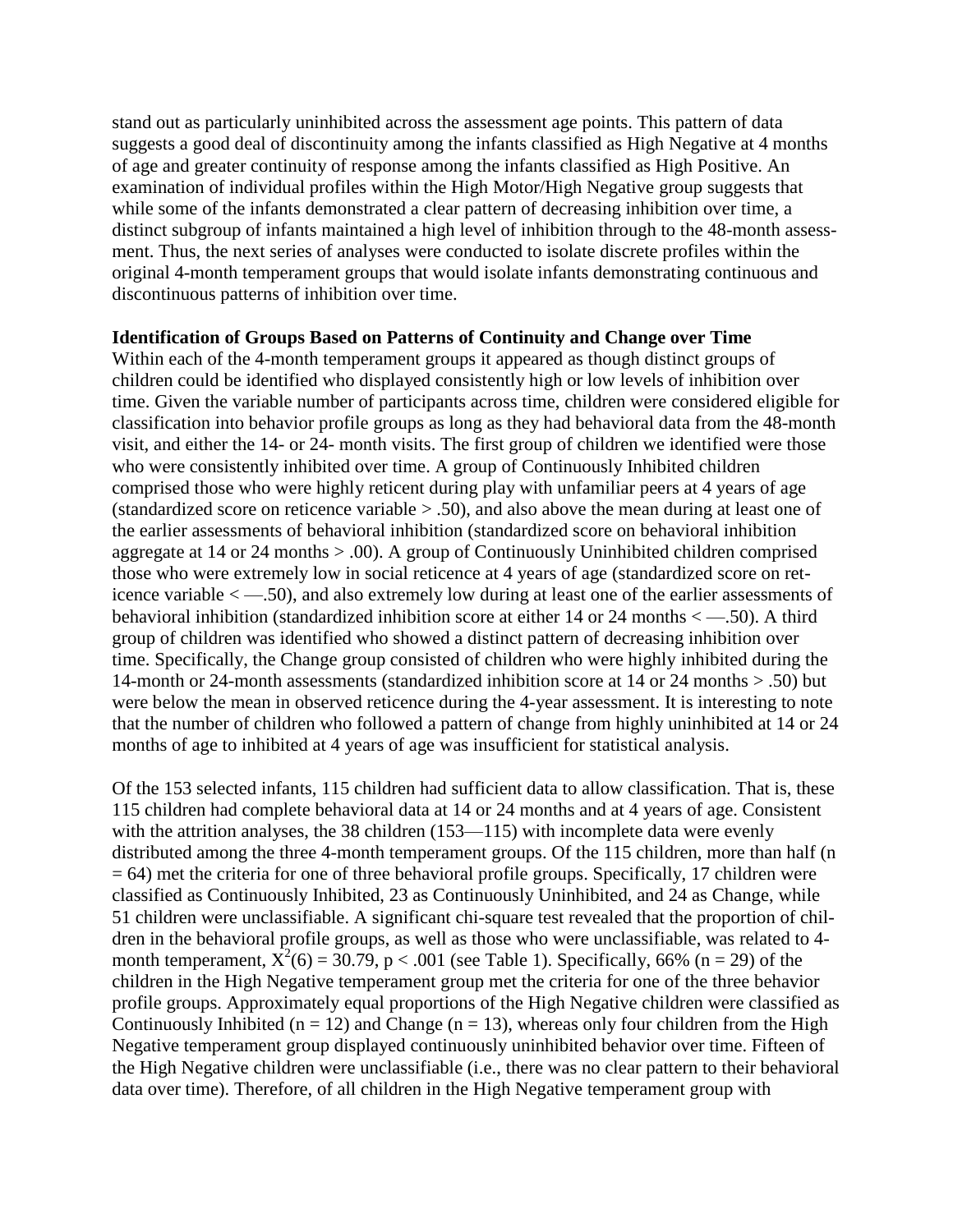sufficient data for classification, including those who could not be assigned to one of the three behavior profile groups, 27% (12 of 44) were classified as Continuously Inhibited, 29% (13 of 44) were classified as changing from Inhibited to Not Inhibited, 9% (4 of 44) were classified as Continuously Uninhibited, and 34% (15 of 44) could not be assigned into any of the three categories.

Fifty-nine percent ( $n = 19$ ) of children in the High Positive group with sufficient data for classification met the criteria for one of the three behavior profile groups. Almost all of these children were classified as Continuously Uninhibited ( $n = 15$ ). One child was classified as Continuously Inhibited and three were classified as changing from Inhibited to Not Inhibited. Thirteen children from the High Positive group did not show a consistent pattern of behavior over time and were assigned to the Not Classified category. Of all children in the High Positive temperament group with sufficient data for classification, 47% (15 of 32) were classified as Continuously Uninhibited, 3% (1 of 32) were classified as Continuously Inhibited, 9% (3 of 32) were classified as changing from Inhibited to Not Inhibited, and 41% (13 of 32) could not be classified into any of the three categories.

In contrast to these clear associations between the High Negative and High Positive 4-month temperament groups and profiles of behavioral inhibition, only 41% ( $n = 16$ ) of children in the Low Reactive group with sufficient behavioral data met the criteria for classification into one of the three behavior profile groups. Four were classified as Continuously Inhibited, four as Continuously Uninhibited and eight as changing from Inhibited to Not Inhibited. The remaining 23 did not show a consistent pattern of behavior across age and were assigned to the Not Classified group. Of the 39 children in the Low Reactive temperament group, 10% (4 of 39) were classified as Continuously Inhibited, 10% (4 of 39) were classified as Continuously Uninhibited, 20% (8 of 39) were classified as changing from Inhibited to Not Inhibited, and 59% (23 of 39) could not be classified into any of the three behavioral profile groups.

### **Comparisons between Children Who Were Continuously Inhibited and Those Who Changed from within the High Negative Group**

A series of analyses was conducted to examine whether it was possible to identify retrospectively factors that might account for the divergent pathways followed by children who had been classified as High Negative at 4 months of age (i.e., Continuously Inhibited versus Change). Specifically, children who were High Negative and in the Continuously Inhibited group were compared to children who were High Negative and in the Change group on maternal reports of temperament and measures of brain electrical activity (frontal power and asymmetry). In addition, the groups were compared in terms of their gender and experiences in nonparental care.

# **Observed Inhibition and Maternal Report of Temperament**

Preliminary comparisons were conducted in order to ensure that the Continuously Inhibited group was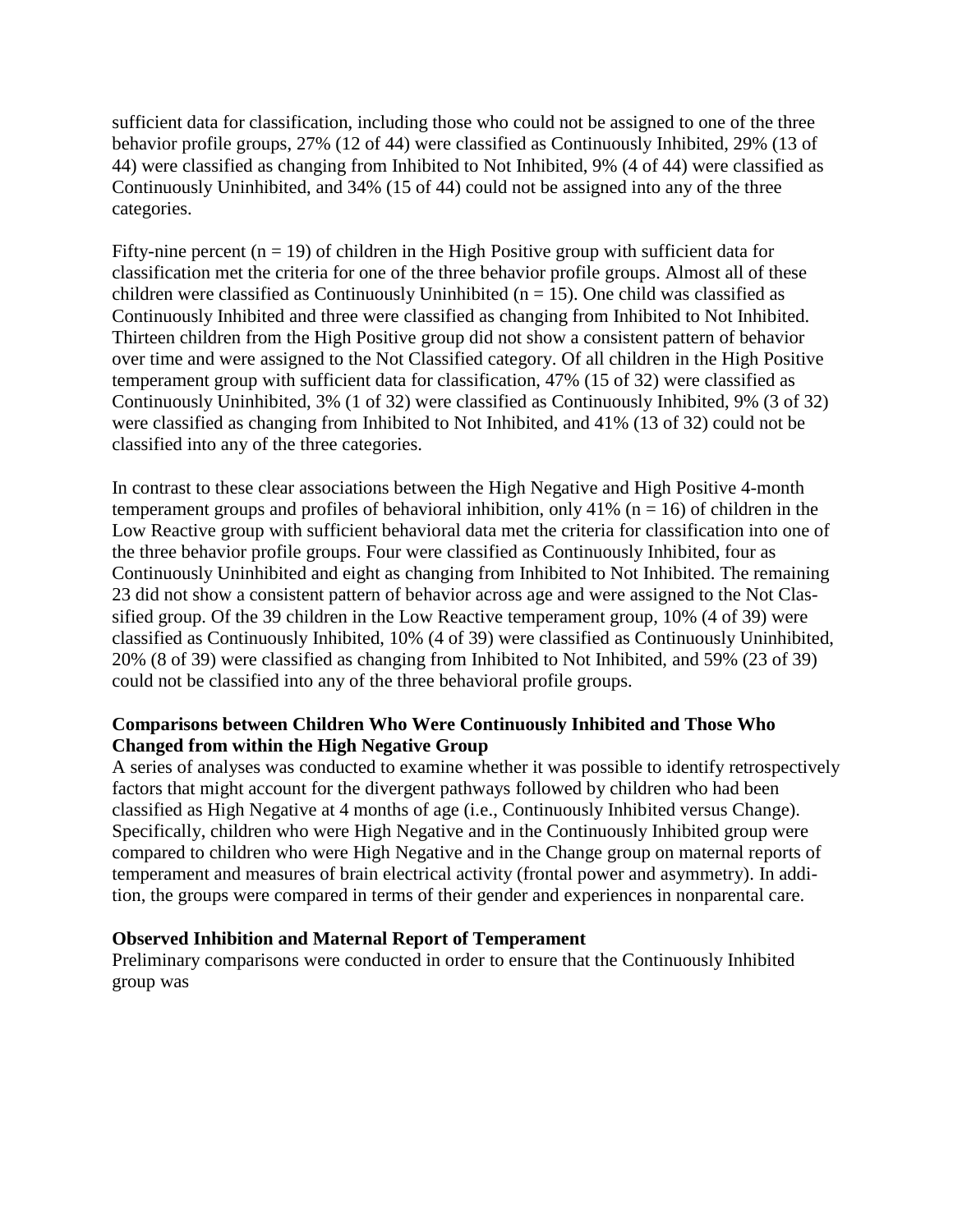|                              | Behavior Profile Classification |                             |        |                   |
|------------------------------|---------------------------------|-----------------------------|--------|-------------------|
| 4-Month<br>Temperament Group | Continuously<br>Inhibited       | Continuously<br>Uninhibited | Change | Not<br>Classified |
| High Negative                | 12                              |                             | 13     | 15                |
| <b>High Positive</b>         |                                 | 15                          |        | 13                |
| <b>Low Reactive</b>          |                                 |                             |        | 23                |

| Table 1     Behavior Profile Classification by 4-Month Temperament Group |  |  |
|--------------------------------------------------------------------------|--|--|

not simply more reactive to novelty to begin with relative to the Change group. In order to do so, the two groups were compared on original ratings of reactivity as assessed at 4 months of age. The two groups did not differ significantly on ratings of motor, positive, or negative reactivity at 4 months of age (all ps > 10). Similarly, the Continuously Inhibited and Change groups did not differ on maternal reports on the 1BQ Distress to Novelty scale at 9 months of age,  $t(18) = .75$ , ns. Therefore, based on both behavioral observations and maternal reports, the Continuously Inhibited and Change groups of infants appeared to be equally distressed by novelty during the first year of life.

Although the two groups did not differ significantly on observed behavioral inhibition during the 14- or 24-month visits to the laboratory,  $t(21) = -1.21$ , ns;  $t(21) = -1.05$ , ns, respectively, children in the Continuously Inhibited group were rated as more Socially Fearful on the TBAQ at both ages compared to children in the Change group,  $t(21) = 4.07$ ,  $p = .001$  at 14 months and  $t(20) = 2.56$ , p < .05 at 24 months. Similarly, at 4 years of age more children in the Continuously Inhibited group were rated as Shy,  $t(23) = 3.11$ ,  $p < .01$ , and less Sociable,  $t(23) = -2.32$ ,  $p <$ .05, by their mothers on the CCTI compared to children in the Change group. In addition, children in the Continuously Inhibited group were rated by their mothers as having more behavior problems of an Internalizing nature than were children in the Change group,  $t(19) =$ 2.71,  $p < 0.05$ . Table 2 presents the means and standard deviations for the variables for each of the two groups of children.

Together these results suggest that children in these two groups began as equally reactive to novel events and stimuli in the first year of life. Although there were no differences in observed inhibition during either the 14- or 24-month assessments, maternal reports of temperament suggest that by 14 months of age these children were beginning to follow different developmental pathways.

# **EEG Asymmetry and Power**

In the next series of analyses, we wished to examine whether the Continuously Inhibited and Change groups differed in patterns of brain electrical activity beginning from 9 months of age. At each age (9, 14, 24, and 48 months), an index of frontal asymmetry was computed by subtracting the natural log of F3 power from the natural log of F4 power. As such, positive values on this metric reflect greater left frontal activation, while negative values reflect greater right frontal activation. Figure 2 graphically depicts the mean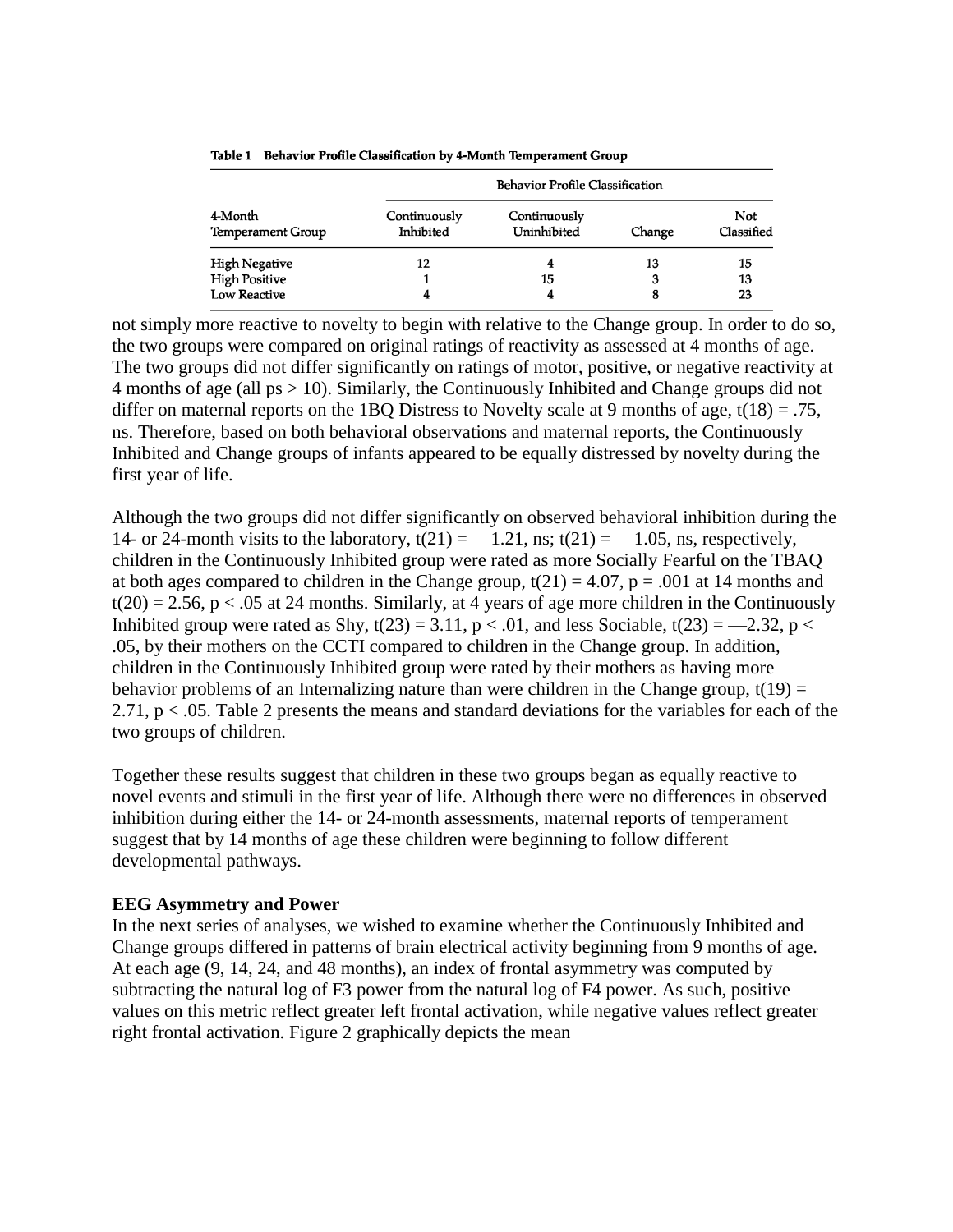| Measure                                | Continuously<br>Inhibited | Change     |
|----------------------------------------|---------------------------|------------|
| 9 months                               |                           |            |
| Distress to Novelty (IBQ) <sup>a</sup> | 3.76(.94)                 | 3.39(1.26) |
| 14 months                              |                           |            |
| Observed Inhibition <sup>b</sup>       | .96(1.23)                 | 1.53(1.01) |
| Social Fear (TBAO) <sup>c</sup>        | 4.89 (.77)                | 3.77(.50)  |
| 24 months                              |                           |            |
| Observed Inhibition <sup>d</sup>       | .28(.75)                  | .69(1.07)  |
| Social Fear (TBAO) <sup>e</sup>        | 5.07(.89)                 | 4.17(0.77) |
| 48 months                              |                           |            |
| Observed Reticence <sup>f</sup>        | .44(.22)                  | .07(0.05)  |
| Shyness (CCTI) <sup>8</sup>            | 3.32(.80)                 | 2.46(.56)  |
| Sociability (CCTI)8                    | 3.15(.54)                 | 3.63(.51)  |
| Internalizing (CBCL) <sup>h</sup>      | 7.09 (4.39)               | 3.00(1.94) |

Table 2 Mean Measures of Observed Inhibition and Maternal Reports of Temperament and Behavior Problems for the Continuously Inhibited and Change Groups

Note: Standard deviations are given in parentheses.

<sup>a</sup>  $n = 10$  for Continuously Inhibited (CI),  $n = 10$  for Change (Ch).

 $h_n = 10$  for CI,  $n = 13$  for Ch.  $c_n$  = 12 for CI,  $n = 11$  for Ch.  $d n = 11$  for CI,  $n = 12$  for Ch. <sup>e</sup>  $n = 10$  for CI,  $n = 12$  for Ch.  $n = 12$  for CI,  $n = 13$  for Ch.  $8 n = 12$  for CI,  $n = 13$  for Ch.  $h_n = 11$  for CI,  $n = 10$  for Ch.

asymmetry scores at 9, 14, 24, and 48 months for the two groups of children. The first two columns of Table 3 present the means, standard deviations, and ns for the Continuously Inhibited and the Change groups at each age.

Nine months. At 9 months of age, children in the Continuously Inhibited group displayed a greater degree of right frontal asymmetry,  $M = -.25$ ,  $SD = .21$ ,  $n = 9$ , compared to children in the Change group,  $M = -.06$ ,  $SD = .11$ ,  $n = 8$ ,  $t(15) = -2.81$ ,  $p < .05$ . To examine the hemispheric source of this difference in frontal power, a repeated measures ANOVA was computed with hemisphere as the within- subject factor (left/ right) and behavior profile group as the between subjects factor (Continuously Inhibited/ Change). There was a main effect of hemisphere,  $F(1, 15) = 14.51$ ,  $p < .01$ ; however, this was qualified by a significant interaction between hemisphere and behavior profile group,  $F(1, 15) = 5.20$ ,  $p < .05$ . To interpret the significant interaction term, within group differences in hemispheric power were examined as well as between group differences in power within each hemisphere. Infants in the Continuously Inhibited group had significantly more power (or less activation) in F3 (left) than they did in F4 (right), paired-t(8) = 3.61, p < .01, whereas F3 and F4 power did not differ for infants in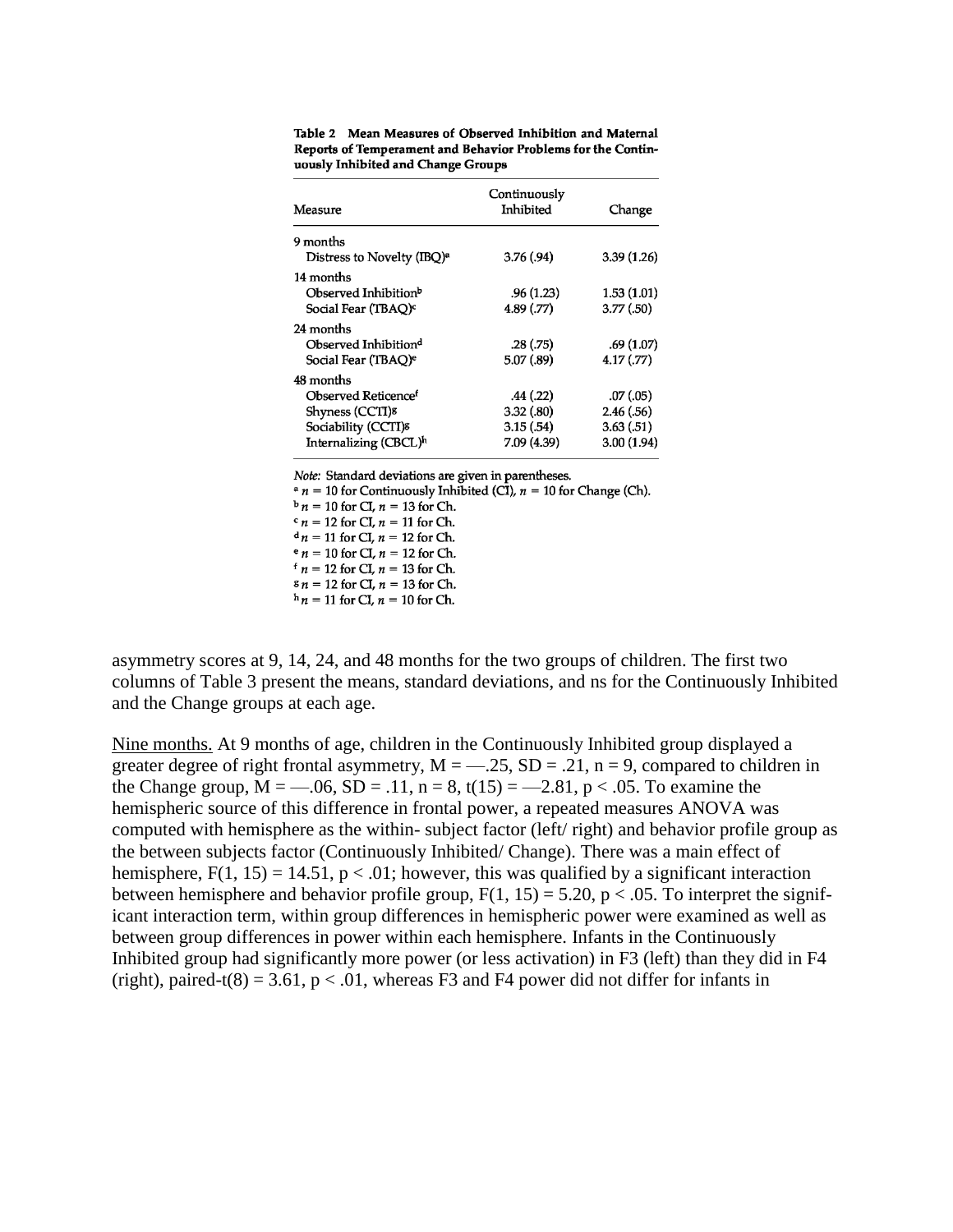

igure 2 Frontal EEG asymmetry scores (LnR - LnL) for Coninuously Inhibited and Change groups. At 9 months power was ecorded in the 4-6 Hz frequency band. At 14, 24, and 48 months ower was recorded in the 6–8 Hz frequency band.  $* p < .05$ ;  $p < .10.$ 

the Change group, paired-t(7) = 1.64, ns. The Continuously Inhibited and Change groups did not differ in absolute power recorded from F3 or F4,  $t(15) = .897$ , ns, and  $t(15) = -.09$ , ns, respectively. A similar analysis using log power data from the parietal region revealed no asymmetry differences between the Continuously Inhibited and Change groups,  $t(15) = .15$ , ns.

Fourteen months. Similarly, the Continuously Inhibited and Change groups differed significantly in frontal asymmetry scores at 14 months of age,  $t(16) = -2.31$ ,  $p < .05$ . Specifically, the Continuously Inhibited group exhibited right frontal asymmetry,  $M = -12$ ,  $SD = 0.17$ ,  $n = 6$ , whereas the Change group showed left frontal asymmetry,  $M = .18$ ,  $SD = .29$ ,  $n = 12$ . To examine the hemispheric source of the difference in asymmetry scores, a repeated measures ANOVA was computed with hemisphere as the repeated factor (left/right) and behavior profile group as the between subjects factor (Stable Inhibited/ Change). There was a significant interaction between hemisphere and behavior profile group,  $F(1, 16) = 5.35$ ,  $p < .05$ . Follow-up comparisons revealed that the Change group had significantly more power (or less activation) in F4 compared to F3. There was not a significant difference in absolute power between F3 and F4 in the Continuously Inhibited group. The Continuously Inhibited and Change groups did not differ in absolute power recorded from F3 or F4,  $t(16) = .18$ ,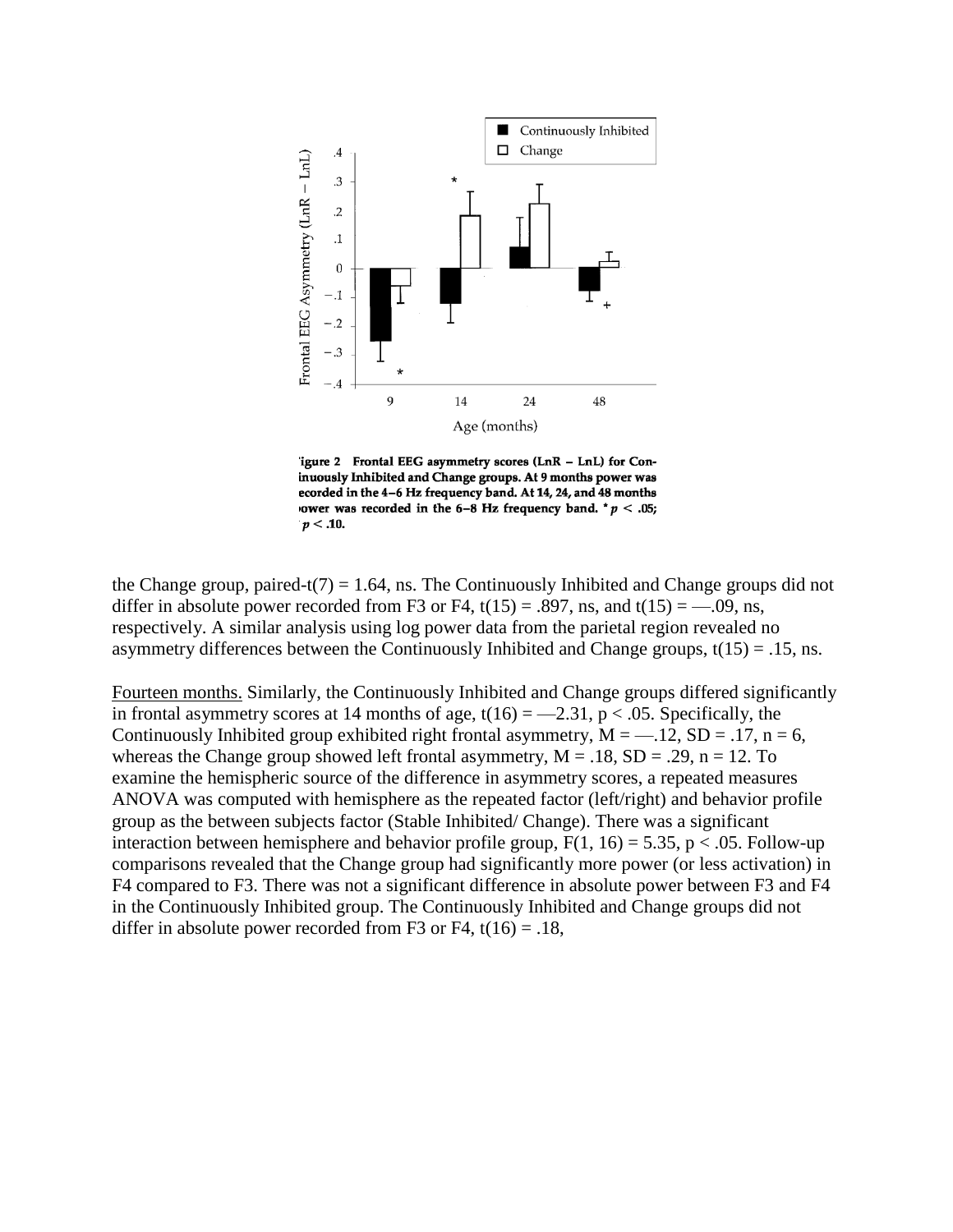| Age<br>(months) | Continuously<br>Inhibited | Change      | Comparison  | Continuously<br>Uninhibited |
|-----------------|---------------------------|-------------|-------------|-----------------------------|
| 9               | $-.25(.21)$               | $-.06(.11)$ | .00(.36)    | .07(.24)                    |
|                 | $n = 9$                   | $n = 8$     | $n = 21$    | $n = 13$                    |
| 14              | $-.12(.17)$               | .18(.29)    | .13(.28)    | $-.01(.28)$                 |
|                 | $n = 6$                   | $n=12$      | $n = 19$    | $n = 14$                    |
| 24              | .07(.33)                  | .22(.23)    | .00(0.27)   | .14(.39)                    |
|                 | $n=10$                    | $n = 11$    | $n=18$      | $n = 14$                    |
| 48              | $-.08(.12)$               | .02(.11)    | $-.05(.12)$ | .07(0.19)                   |
|                 | $n = 10$                  | $n=12$      | $n = 21$    | $n = 14$                    |

Table 3 Means, Standard Deviations, and ns for Asymmetry Scores for Children in the Continuously Inhibited, Change, Comparison, and Continuously Uninhibited Groups

ns, and  $t(16) = -.85$ , ns, respectively. The groups did not differ in asymmetry scores based on log power data from the parietal region,  $t(16) = -.82$ , ns.

Twenty-four months. At 24 months of age, the Continuously Inhibited group had a mean asymmetry score of .07,  $SD = .33$ ,  $n = 10$ , and the Change group had a mean asymmetry score of .22,  $SD = .23$ ,  $n = 11$ . These means did not differ significantly,  $t(19) = -1.21$ , ns. There were also no mean differences in parietal asymmetry.

Four years. At 4 years of age, during the eyes closed baseline condition, children in the Continuously Inhibited group displayed right frontal asymmetry,  $M = -.08$ ,  $SD = .12$ ,  $n = 10$ , compared to children in the Change group, who displayed greater left frontal asymmetry,  $M = .02$ ,  $SD =$ .11,  $n = 12$ . The difference in asymmetry scores approached significance,  $t(20) = -1.96$ ,  $p = .06$ . A repeated measures ANOVA was computed with hemisphere as the repeated factor (left/ right) and behavior profile group as the between subject factor (Continuously Inhibited/ Change). The interaction effect approached significance,  $F(1, 20) = 3.85$ ,  $p = .06$ . Follow-up comparisons revealed that the Continuously Inhibited group tended to have less power in F4 than they did in F3. The Change group did not differ in absolute power between F3 and F4, and the Continuously Inhibited and Change groups did not differ from each other in terms of power in either F3 or F4. There were no significant differences between the groups when they were compared on an index of asymmetry computed using log power data from the parietal region,  $t(20) = -.68$ , ns.

#### **Relations with Gender and Daycare Experience**

To examine whether environmental variables such as gender and nonparental care experiences were related to the Continuously Inhibited versus Change

| the First 24 Months of Life for Continuously Inhibited and<br>Change Groups |                           |        |  |
|-----------------------------------------------------------------------------|---------------------------|--------|--|
|                                                                             | Continuously<br>Inhibited | Change |  |
| Exclusive parental care                                                     |                           |        |  |
| Nonparental care                                                            | 3                         |        |  |

Table 4 Numbers of Children in Nonparental Care during

Note: Fisher Exact Test,  $p < .05$ .

classifications, a series of chi-square analyses were conducted. Although it appeared that gender of the child was related to change in inhibition status, the Fisher Exact Test was nonsignificant (p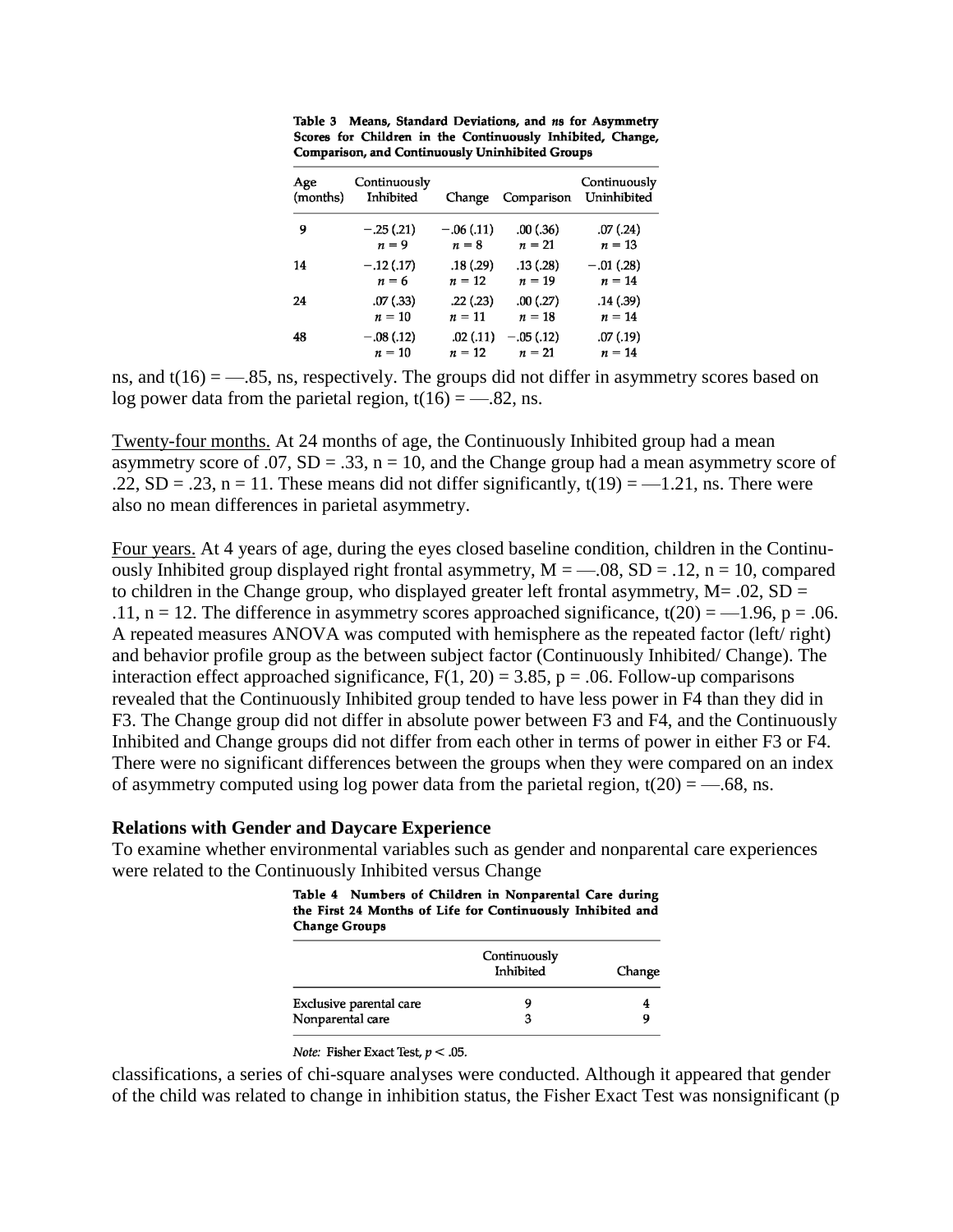< .11). Eight of the 12 children in the Continuously Inhibited group were boys while nine of the 13 children in the Change group were girls.

Continuity and discontinuity of inhibition was significantly related to the child's experiences in nonparental care (i.e., nonparental care with at least one nonsibling in the group) during the first two years of life (Fisher Exact Test,  $p < .05$ ; see Table 4). Of the 12 children in the Continuously Inhibited group, nine were exclusively cared for by a parent in the home during the first 24 months of life. In contrast, of the 13 children in the Change group nine were in nonparental care situations with at least one other child (nonsibling) during the first 24 months of life.

# **Comparisons between Children Classified as Continuously Inhibited and Continuously Uninhibited**

To compare the temperamental and physiological profiles of Continuously Inhibited and Continuously Uninhibited children over time, a third group was included as a comparison group. Children selected as a comparison group were those from the 4-month Low Reactive group who did not meet the selection criteria for any of the three behavior profile groups. We selected this group because we believe they presented no clear temperamental bias (they were neither High Negative nor High Positive) and, in addition, displayed no clear behavior pattern over age. They were our "most average" children. A total of 23 children comprised this comparison group. Children from these three groups (Continuously Inhibited, Continuously Uninhibited, and Comparison) were compared on maternal report of temperament and behavior problems, and on indices of frontal EEG across all ages (see Table 5 and Figure 3).

**Observed inhibition and maternal reports of temperament**. At 9 months of age, the three groups differed on maternal reports (IBQ) of Smiling/ Laughing and Distress to Novelty, F(2,  $42$ ) = 5.63, p < .01, and F(2, 42) = 9.08, p < .01, respectively. Post hoc comparisons revealed that children in the Continuously Inhibited group were rated as less positive in affect compared to children in both the Continuously Uninhibited and Comparison groups, Tukey's HSD, both ps < .01, and more distressed to novelty compared to children in both the Continuously Uninhibited group and Comparison groups, Tukey's HSD, both ps < .001.

Similarly, at both 14 and 24 months of age, the groups differed on maternal reports of positive affect (TBAQ Pleasure),  $F(2, 44) = 4.64$ ,  $p < .05$  and  $F(2, 43) = 4.73$ ,  $p < .05$ , respectively. Specifically, children in the Continuously Uninhibited group were rated as higher in Pleasure than were children in the Continuously Inhibited group at both ages, Tukey's HSD,  $p < .05$  and p < .01, respectively. The groups also differed on maternal reports of Social Fear at both 14 and 24 months of age,  $F(2, 44) = 13.75$ ,  $p < .001$  and  $F(2, 43) = 9.60$ ,  $p < .001$ , respectively. At both ages, children in the Continuously Inhibited group were rated as more socially fearful than children in both the Comparison and Continuously Uninhibited groups, all Tukey's HSD,  $p <$ .001.

At 48 months of age children in the three groups were rated differently by their mothers on the CCT1 dimensions of Shyness,  $F(2, 46) = 12.82$ ,  $p < .001$ , and Sociability,  $F(2, 46) = 4.88$ ,  $p =$ .01. Specifically, children in the Continuously Inhibited group were rated as more shy than children in the Comparison group, who in turn were rated as more shy than children in the Continuously Uninhibited group, all Tukey's HSD,  $p < .05$ . Similarly, children in the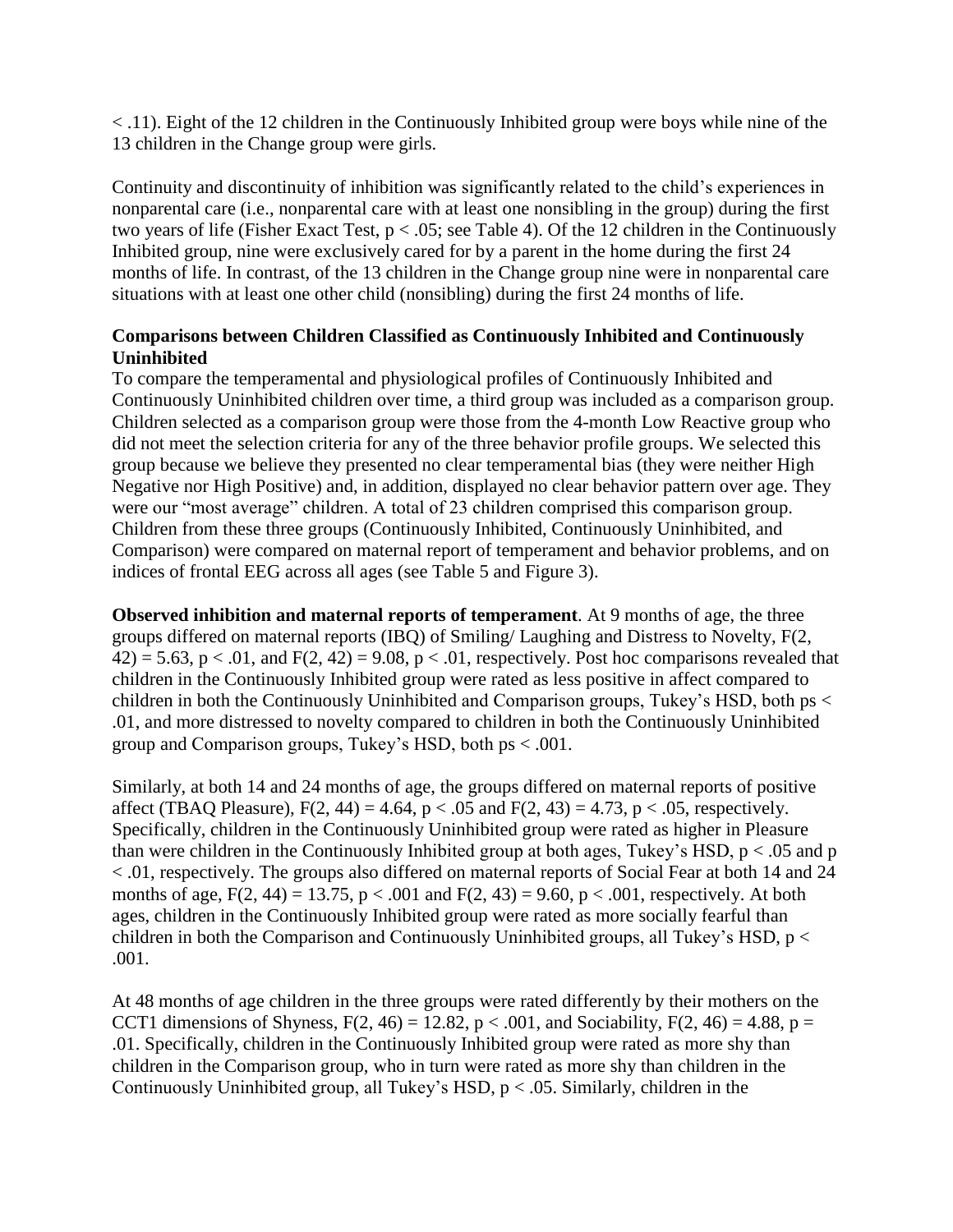Continuously Uninhibited group were rated as more Sociable than were children in the Continuously Inhibited group, Tukey's HSD,  $p < .01$ .

The groups also differed on maternal reports of Internalizing behavior problems,  $F(2, 43) = 4.77$ , p < .05, such that children in the Continuously Inhibited group were rated as having more Internalizing problems compared to children in the Continuously Uninhibited and Comparison groups, both Tukey's HSD,  $p < .05$ . However, the groups did not differ on maternal reports of Externalizing problems,  $F(2, 43) = 1.49$ , ns.

EEG asymmetry and power. Figure 3 presents the mean frontal asymmetry scores for the three groups of children at each age. The first, third, and fourth columns of Table 3 present the means, standard deviations, and ns for the Continuously Inhibited, Comparison, and Continuously Uninhibited groups at each age.

At 9 months of age, an ANOVA revealed a main effect of group on the index of frontal asymmetry,  $F(2, 40) = 3.37$ ,  $p < .05$ . Specifically, children in the

|                | Table 5 Means and Standard Deviations on Measures of Observed Inhibition and Maternal Re-     |
|----------------|-----------------------------------------------------------------------------------------------|
|                | ports of Behavior Problems for the Continuously Inhibited, Comparison, and Continuously Unin- |
| hibited Groups |                                                                                               |

| <b>Measures</b>                        | Continuously<br>Inhibited | Comparison  | Continuously<br>Uninhibited |
|----------------------------------------|---------------------------|-------------|-----------------------------|
|                                        |                           |             |                             |
| 9 months                               |                           |             |                             |
| Smiling $(IBQ)^a$                      | 4.55(.58)                 | 5.39(.84)   | 5.50(.64)                   |
| Distress to Novelty (IBQ) <sup>a</sup> | 3.76(.94)                 | 2.49(0.76)  | 2.54(.83)                   |
| 14 months                              |                           |             |                             |
| Observed Inhibition <sup>b</sup>       | .96(1.23)                 | $-.26(.64)$ | $-.80(.58)$                 |
| Pleasure (TBAQ) <sup>c</sup>           | 4.47 (.48)                | 4.79 (.68)  | 5.13(0.45)                  |
| Social Fear (TBAQ) <sup>c</sup>        | 4.89(.77)                 | 3.76(.63)   | 3.48(.81)                   |
| 24 months                              |                           |             |                             |
| Observed Inhibition <sup>d</sup>       | .28(.75)                  | $-.15(.97)$ | $-.73(.65)$                 |
| Pleasure (TBAQ) <sup>e</sup>           | 4.71 (.44)                | 5.26(.58)   | 5.45(.69)                   |
| Social Fear (TBAO) <sup>e</sup>        | 5.07(.89)                 | 3.77(0.68)  | 3.57(1.14)                  |
| 48 months                              |                           |             |                             |
| Observed Reticence <sup>f</sup>        | 1.70(1.49)                | .00(0.60)   | $-.76(.17)$                 |
| Sociability (CCTI)8                    | 3.15(.54)                 | 3.49(0.42)  | 3.71(.45)                   |
| Shyness (CCTI) <sup>8</sup>            | 3.32(.80)                 | 2.57(0.79)  | 1.87(0.60)                  |
| Internalizing (CBCL) <sup>h</sup>      | 7.09 (4.39)               | 3.50(2.87)  | 3.93(2.60)                  |
| Externalizing (CBCL) <sup>h</sup>      | 11.00 (5.67)              | 7.85(6.91)  | 11.20 (6.01)                |
|                                        |                           |             |                             |

<sup>a</sup>  $n = 10$  for Continuously Inhibited (CI),  $n = 22$  for Comparison (C),  $n = 13$  for Continuously Uninhibited (CU).

 $h_n = 10$  for CI,  $n = 19$  for C,  $n = 15$  for CU.

 $n = 12$  for CI,  $n = 20$  for C,  $n = 15$  for CU.

 $d_n = 11$  for CI,  $n = 22$  for C,  $n = 15$  for CU.

 $n = 10$  for CI,  $n = 21$  for C,  $n = 15$  for CU.  $n = 12$  for CI,  $n = 23$  for C,  $n = 15$  for CU.

 $8 n = 12$  for CI,  $n = 22$  for C,  $n = 15$  for CU.

 $h_n = 11$  for CI,  $n = 20$  for C,  $n = 15$  for CU.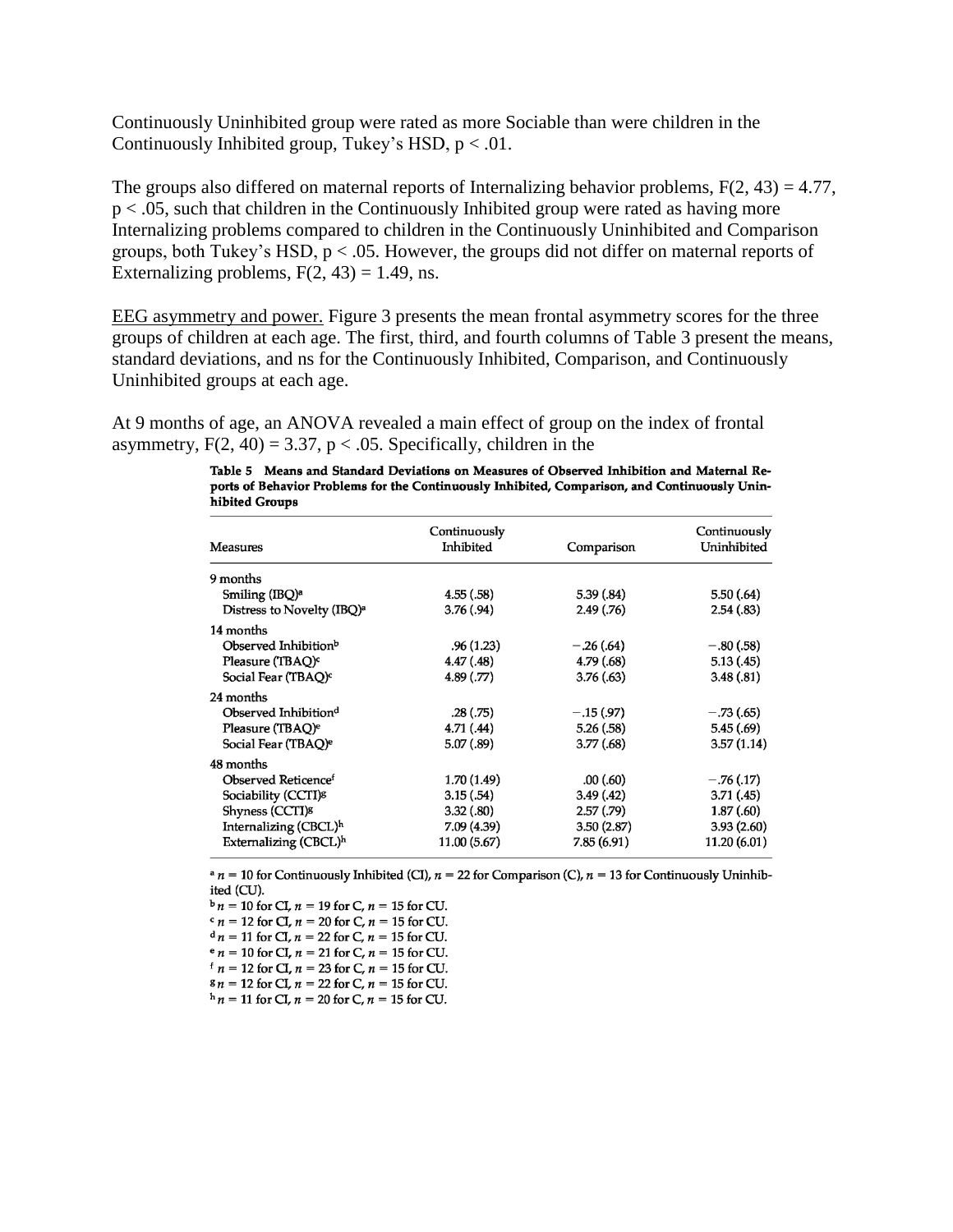

Figure 3 Frontal EEG asymmetry scores (LnR - LnL) for Continuously Inhibited, Comparison, and Continuously Uninhibited groups. At 9 months power was recorded in the 4-6 Hz frequency band. At 14, 24, and 48 months power was recorded in the 6-8 Hz frequency band.

Continuously Uninhibited group displayed a pattern of left frontal asymmetry,  $M = .07$ ,  $SD =$  $.24$ ,  $n = 13$ , whereas children in the Continuously Inhibited group displayed a pattern of right frontal asymmetry,  $M = -.25$ ,  $SD = .21$ ,  $n = 9$ , Tukey's HSD,  $p < .05$ . The mean asymmetry pattern for children in the Comparison group was close to zero or symmetry,  $M = .00$ ,  $SD = .36$ ,  $n = 21$ , and did not differ significantly from either of the other groups. To examine the hemispheric source of the difference in asymmetry scores between the Continuously Inhibited and Continuously Uninhibited groups, a repeated measures ANOVA was computed with hemisphere as the repeated factor (left/ right) and behavior profile group as the between subject factor (Continuously Inhibited, Continuously Uninhibited). There was neither a main effect of hemisphere nor a main effect of behavior profile group. There was, however, a significant behavior profile group x hemisphere interaction,  $F(1, 20) = 10.92$ ,  $p < .01$ . To interpret the significant interaction term, within group differences in hemispheric power were examined as well as between group differences in power within each hemisphere. The infants in the Continuously Inhibited group had significantly more power (or less activation) in F3 (left) than they did in F4 (right), paired-t(8) = 3.61,  $p < .01$ , whereas F3 and F4 power did not differ significantly for infants in the Continuously Uninhibited group, paired-t( $12$ ) =  $-1.12$ , ns. The Continuously Inhibited and Continuously Uninhibited groups did not differ in power recorded from F3 or F4,  $F(1, 20) = .55$ , ns and  $F(1, 20) = .43$ , ns, respectively. There were no significant group differences in asymmetry scores using the log power data from the parietal region.

The three groups did not differ on indices of frontal asymmetry at 14 or 24 months of age. At 48 months of age, however, an ANOVA revealed a main effect of group,  $F(2, 42) = 3.91$ ,  $p < .05$ , for frontal asymmetry during the eyes closed condition. Specifically, the Continuously Uninhibited group displayed greater left frontal asymmetry,  $M = .07$ ,  $SD = .19$ ,  $n = 14$ , compared to both the Continuously Inhibited,  $M = -.08$ ,  $SD = .12$ ,  $n = 10$ , and Comparison groups,  $M =$  $-.05$ , SD = .12, n = 21, both Tukey's HSD, p < .05. To examine the hemispheric source of the difference in asymmetry scores, a repeated measures ANOVA was computed with hemisphere as the repeated factor (left/ right) and behavior profile group as the between subjects factor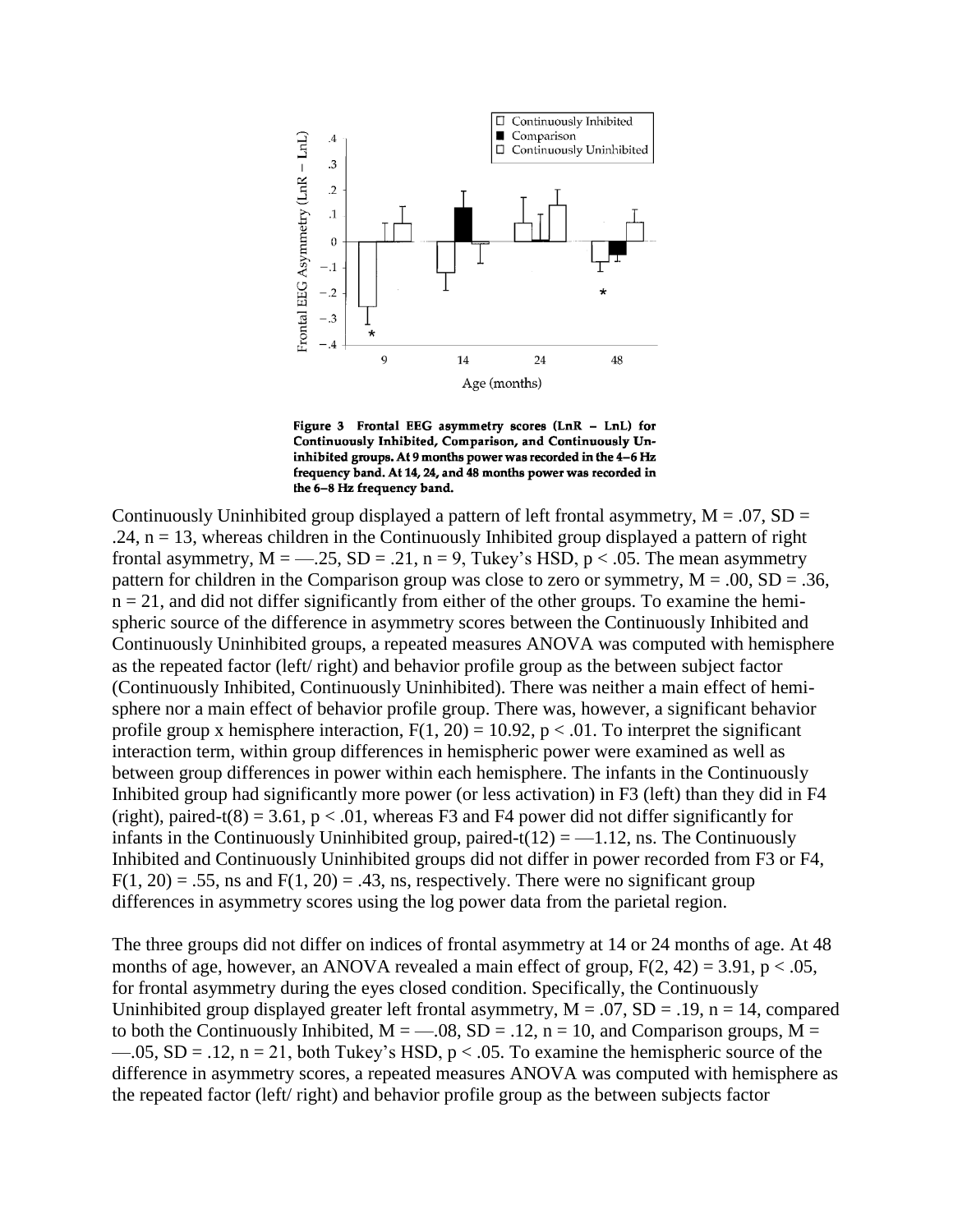(Continuously Inhibited, Comparison, and Continuously Uninhibited). There was neither a main effect of hemisphere nor a main effect of behavior profile group. There was, however, a significant behavior profile group X hemisphere interaction,  $F(2, 42) = 3.96$ , p < .05. To interpret the significant interaction term, within group differences in hemispheric power were examined as well as between group differences in power within each hemisphere. The children in the Continuously Inhibited and Comparison groups both showed a trend toward having more power (or less activation) in F3 (left) than they did in F4 (right), paired-t(9) = 2.01, p = .08 and paired $t(20) = 1.96$ ,  $p = .06$ , respectively. F3 and F4 power did not differ for children in the Continuously Uninhibited group, paired-t(13) =  $-1.40$ , ns. The three groups did not differ in absolute power recorded from F3,  $F(2, 42) = 1.18$ , ns, or F4,  $F(2, 42) = .37$ , ns, respectively. There were no significant group differences in asymmetry scores using the log power data from the parietal region.

# DISCUSSION

One of the main goals of this study was to examine the continuity of behavior over time in children selected during the first year of life for certain temperamental styles. Previous data and theory had suggested that young infants who express a high degree of motor reactivity and negative affect may be more likely, compared to less reactive infants, to exhibit behavioral inhibition as toddlers. In the present study, a large group of 4-month-old infants was screened for motor reactivity and affect expression patterns. Approximately 10% of these infants were identified as displaying high motor reactivity and high negative affect in response to novelty. When this select group of infants was followed over the course of 4 years, slightly more than one quarter of them displayed a pattern of continuously inhibited behavior. A similar number of infants in this group initially presented with behavioral inhibition but, over time, changed so that by 4 years of age they were no longer inhibited. The remaining children showed no discernable pattern over time.

This pattern of continuity and discontinuity in temperament was significantly different from that found in a group of infants selected at 4 months of age for low reactivity. Within that group, approximately 60% of the children did not show any identifiable pattern of continuity of inhibition (or lack of inhibition) over time. Few were inhibited or reticent at 4 years of age and fewer still were highly uninhibited at any assessment point across the 4-year period of the study. Thus, there appears to be a strong temperamental bias among high reactive, negative infants towards the expression of behavioral inhibition in the toddler years. The data from our study illustrate the notion of heterotypic continuity and coherence as described by Caspi (1998). Our hypothesis was that negative reactivity to novelty in infancy would be associated with behavioral inhibition in the toddler years and reticence in preschool children. This applied to only a subgroup of the high negative children, however.

It is important to note that our ability to identify continuity in inhibition over age is compromised by the unreliability of measurement at each point of our study. The wide range of intercoder reliability for the selection systems at 4 months of age as well as for the coding of behavioral inhibition at both 14 and 24 months of age may each have contributed to the apparent variability in outcome among our temperament groups.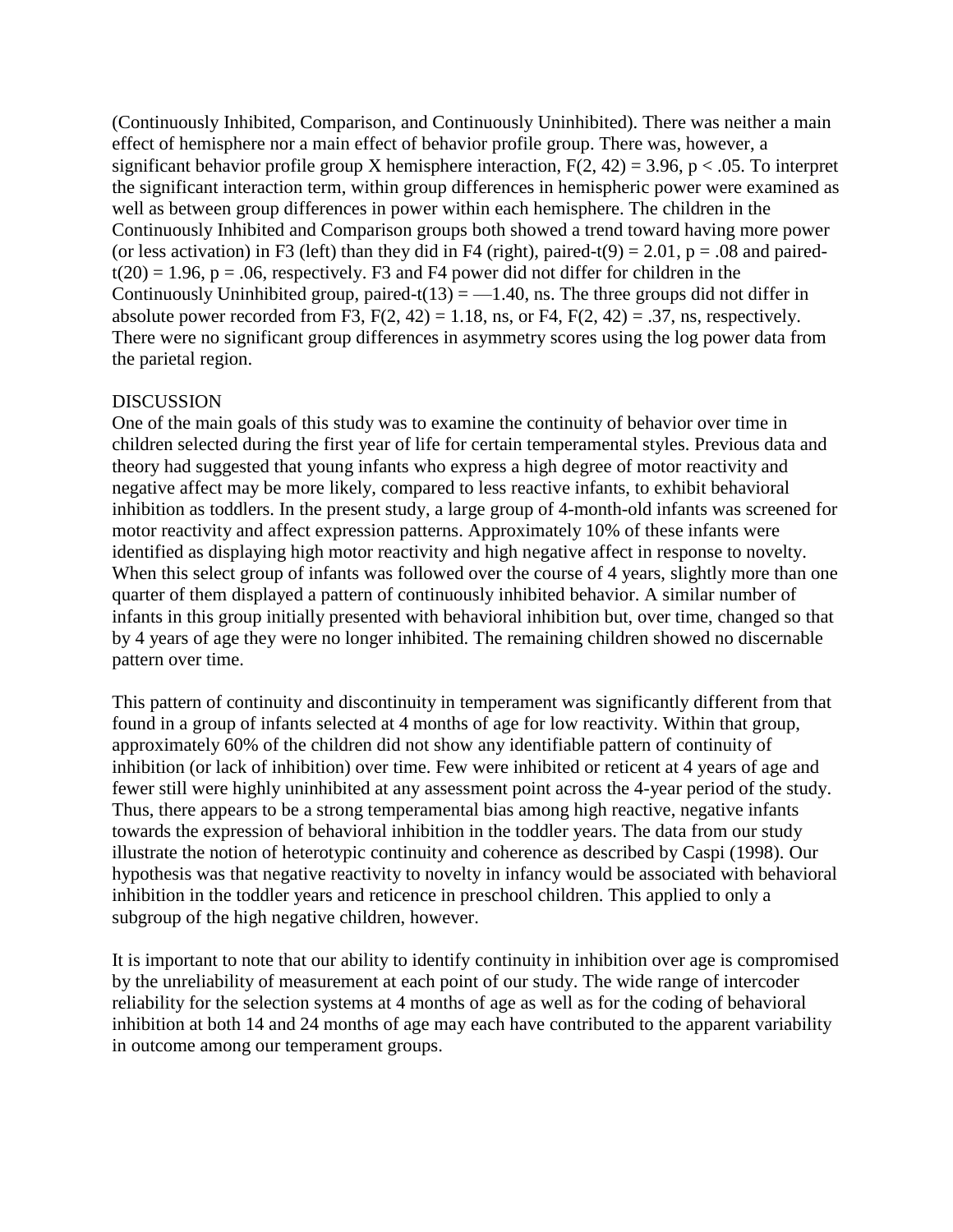To examine in greater detail the pattern of continuity and discontinuity among the High Negative group, we created two subcategories based on their behavior over time. One group of children remained inhibited over the first 2 years of life and was highly reticent at 4 years of age. A second group was inhibited during the first 2 years of life but by 4 years of age did not evidence behaviors reflecting social reticence. Comparison of these two groups revealed a number of important factors with respect to parent perceptions of the child as well as to the underlying physiology differentiating these two developmental patterns. During the first year of life, parents of High Negative infants viewed their infants as highly reactive to novelty and highly irritable. By the time infants were 14 months of age, however, parents of infants who eventually changed from inhibited to noninhibited rated their children as less socially fearful. Subsequently, at 24 and 48 months, parents continued to rate the children who changed as less fearful, less shy, and more sociable compared to those children who remained inhibited. Of interest is the fact that at 14 months of age (the first time parent ratings in these two subgroups differed) the two subgroups of High Negative infants were not different in their inhibition scores as derived from a laboratory assessment. Parent report, however, did differentiate the two groups. Parents observe their children across multiple contexts and thus may have noted important differences in their toddlers' fearful or inhibited behavior that were not identified in the lab setting. In addition, these perceptions may have contributed to the direction of change in the children's behavior over time.

Although our behavioral observations of the infants at 4 or 14 months of age did not discriminate between those High Negative infants who changed from inhibited to noninhibited compared to those who remained inhibited, there were significant differences in the pattern of brain electrical activity recorded at both 9 and 14 months of age. Specifically, infants who were to remain inhibited over the 4-year period of the study exhibited right frontal EEG asymmetry while infants who were to change exhibited less right frontal EEG asymmetry at nine months of age and left frontal EEG asymmetry at 14 months of age.

A similar difference in 9-month frontal EEG asymmetry between inhibited and noninhibited infants had previously been reported in the literature (Calkins et al., 1996). That study compared the High Negative and High Positive infants selected at 4 months of age who were in one of the two cohorts reported in the present report. Data in that paper compared these two groups on measures of EEG at 9 months of age and measures of behavioral inhibition at 14 months of age. The current findings are based on the pattern of children's behavior over a 4-year period and with twice the number of selected children. These findings compare two groups of High Negative infants who differ in their pattern of inhibition outcome over the 4-year study period (Continuously Inhibited versus Change). The group that remained stable and inhibited exhibited right frontal asymmetry. The group that changed exhibited left frontal asymmetry by 14 months of age. This asymmetry pattern was evident at nine and 14 months of age. Although there were no differences in frontal asymmetry at 24 months, there was a trend toward a similar difference in frontal asymmetry between groups when children were 4 years of age.

The right frontal EEG pattern observed in the continuously inhibited group is similar to previous findings with infants (Davidson & Fox, 1989; Fox, Bell, & Jones, 1992), children (Fox et al., 1996), and adults (Davidson, 1992; Schmidt & Fox, 1994). Prior studies with infants suggested that those infants exhibiting right frontal EEG asymmetry may be predisposed to express negative affect when confronted with a novel, mildly stressful situation.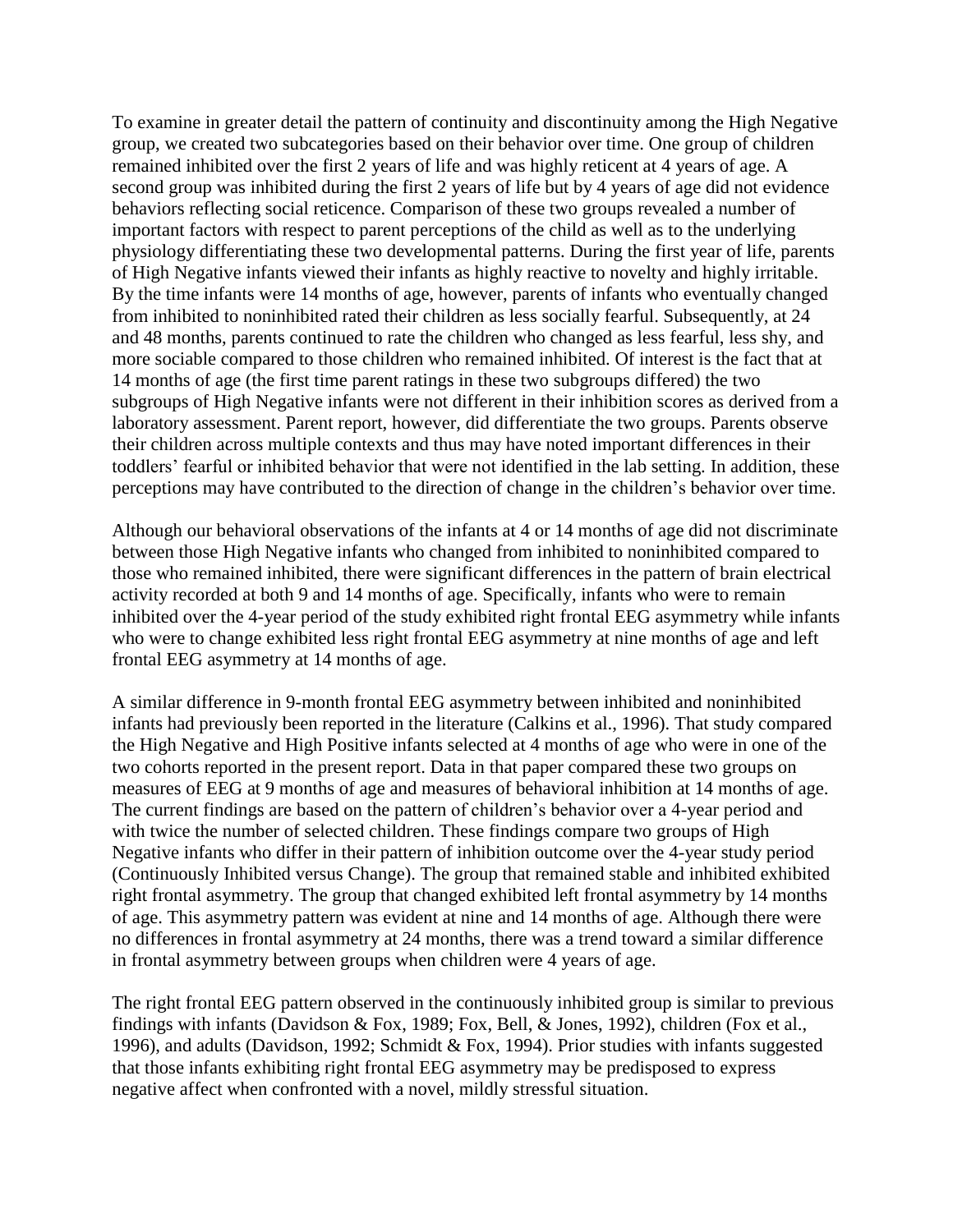The EEG measures brain electrical activity recorded from different scalp locations. The precise source generators of the EEG are not certain. Thus, claims regarding relations between differences among individuals in regional brain electrical activity must be conservative with regard to actual differences in neural location and activity. Nonetheless, recent research from Davidson's laboratory would seem to support the adequacy of the EEG in reflecting neural activity and the role of prefrontal cortex in emotion. In a recent paper, Davidson and coworkers (Larson et al., 1998) report a significant correlation between glucose metabolism and EEG activity suggesting that differences in EEG power may indeed reflect regional patterns of neural activation.

Of interest are recent studies (Davidson & Irwin, 1999) utilizing functional MR1 neuroimaging technology that have found a reciprocal relation between amygdala activity and prefrontal activation. These studies suggest that prefrontal activation inhibits the amygdala in response to stimuli designed to elicit negative affect. The amygdala is a structure in the limbic system implicated in conditioned fear responses (Davis, 1992). Greater amygdala activation has been associated with the potentiation of conditioned fear (Davis, Hitchcock, & Rosen, 1987). Thus, individual variation in the degree to which prefrontal activity inhibits amygdala may be critical for the inhibition or lack of inhibition of fear behaviors. Kagan and his colleagues have suggested that the temperamental origins of behavioral inhibition may be related to the excitability of certain areas of the amygdala, specifically the central nucleus (Kagan & Snidman, 1991). This hypothesis is based in part on those animal studies in which this area has been identified as part of the "fear circuit" (LeDoux, 1987). Specifically, animals that were conditioned with a light and electric shock displayed heightened activation in these limbic areas and the fear responses could be dampened with ablation of selected brain regions within this circuit (Davis, 1992; Davis, Hitchcock, & Rosen, 1987). Based on these findings, Kagan argued that infants' motor and affective reactions to novelty might reflect activity in this fear circuit. Specifically, infants exhibiting high degrees of motor arousal and negative affect in response to novelty may do so because of an over-activated fear circuit. This over-activation would later be expressed in the form of behavioral inhibition to the unfamiliar during the toddler and preschool years. More recent work of Davis and colleagues (Davis, 1998; Davis & Lee, 1998) has suggested, however, that areas immediately outside the amygdala (specifically the bed nucleus) may be associated with nonconditioned fear and perhaps this neural center may have an important role in anxiety rather than fear. Irrespective of whether the neural circuits underlying inhibition are through the amygdala or bed nucleus, it is interesting to note that outputs from either lead to changes in autonomic, neurendocrine, and behavioral/motor responses which have a parallel to the findings in behavioral inhibition work with human infants and children.

Of significance to this study was the finding that frontal EEG asymmetry differentiated those High Negative infants who would remain inhibited and reticent over the 4-year period from those who would change in behavior. The High Negative infants who were stable in their inhibition displayed right frontal EEG asymmetry while the High Negative infants who changed displayed, as a group, left frontal EEG asymmetry. This psychophysiological measure may reflect an important marker for reticent behavior in young children suggesting that only a subgroup of the High Negative infants have a disposition toward reticence. Patterns of frontal EEG asymmetry at 9 months of age may reflect the temperamental disposition to regulate negative affect among these infants. Infants exhibiting left prefrontal EEG asymmetry may be predisposed to modulate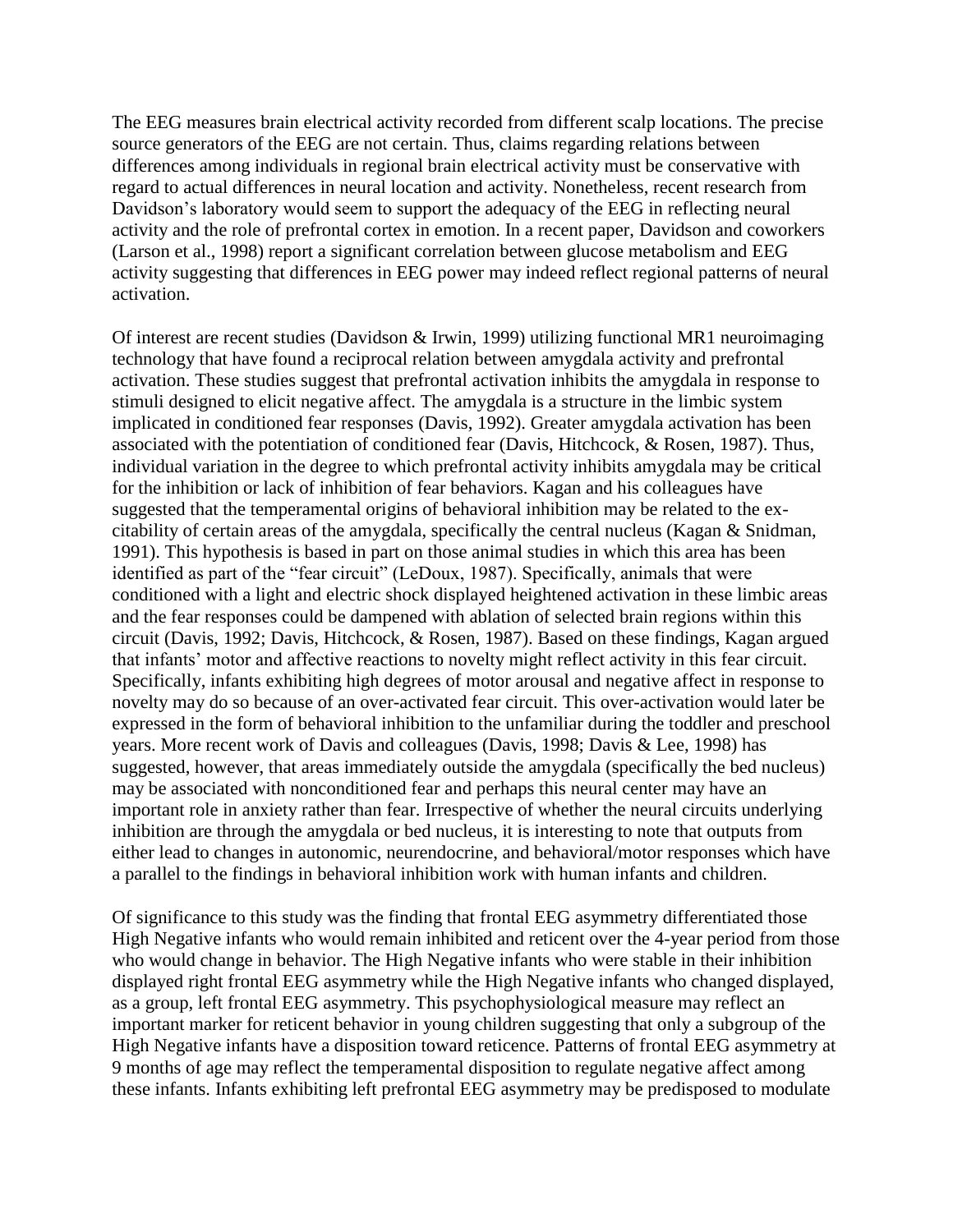negative affect by utilizing approach behaviors whereas infants exhibiting right prefrontal EEG asymmetry may be less likely to modulate negative responses.

Examination of differences in frontal power between groups might have assisted in the interpretation of the different patterns of EEG asymmetry. Activation measured from scalp leads over left prefrontal cortex has been associated with the expression of positive affect and approach behaviors whereas activation of right prefrontal cortex has been associated with the expression of negative affect and withdrawal behaviors. Both Davidson (Henriques & Davidson, 1991) and Fox (Fox et al., 1995) have reported that differences in frontal power are associated with these behavioral or motivational responses. Despite significant group differences in frontal EEG asymmetry, we could find no consistent pattern of difference between groups in either left or right frontal EEG power/ activation.

Examination of factors associated with change in inhibition over time indicated that early childcare environments might be important in understanding the patterns of continuity and change in the expression of behavioral inhibition. Infants originally selected as High Negative at 4 months of age but who were placed in nonparental care situations during the first 2 years of life were more likely to change their behavior than were similarly reactive infants who remained in the exclusive care of their parents. There are a number of possible explanations for this relation. First, it may be that High Negative infants who were placed in nonparental care were temperamentally different (i.e., less reactive) compared to those who stayed at home. However, inspection of group means on 4-month scores for motor reactivity as well as positive and negative affect did not reveal any differences. Nor were there differences in maternal reports of negative reactivity when the infants were 9 months of age. Second, early infant temperament may influence a parent's decision to place a child in nonparental care. It is interesting to note that High Negative infants, as a group, were less likely to be placed in nonparental care compared to infants from the two other 4-month temperament groups,  $X^2(2) = 7.24$ , p < .05. Third, the experience of nonparental care, and/or the family environments experienced by children in nonparental care, may contribute to change in the phenotypic expression of the temperament. Because detailed descriptions of the home and nonparental care environments were not available, it is not possible to isolate the precise characteristics of these environments that contributed to patterns of continuity or change in inhibition. It could be that children in nonparental care situations had more experience interacting with people outside the immediate family unit, not only while in nonparental care but in the home as well. Or the relation might be due more directly to the experiences children have while in nonparental care. For example, it is possible that infants in nonparental care are more likely to interact with other infants and children and are less likely to have their immediate needs met in the same manner as are infants who stay at home. Increased exposure to different children and less immediate attention to individual reactions may have led to an increase in independence and decrease in fearfulness in the High Negative infants. Alternatively, personality characteristics of parents who choose to keep their children in their exclusive care, as expressed through parenting behaviors, may contribute to the continuity of inhibition. For example, previous reports by Arcus, Gardner, and Anderson (1992) and Park, Belsky, Putnam, and Crnic (1997) indicated that inhibited infants who experienced less solicitous caregiving were more likely to exhibit decreased inhibition over time.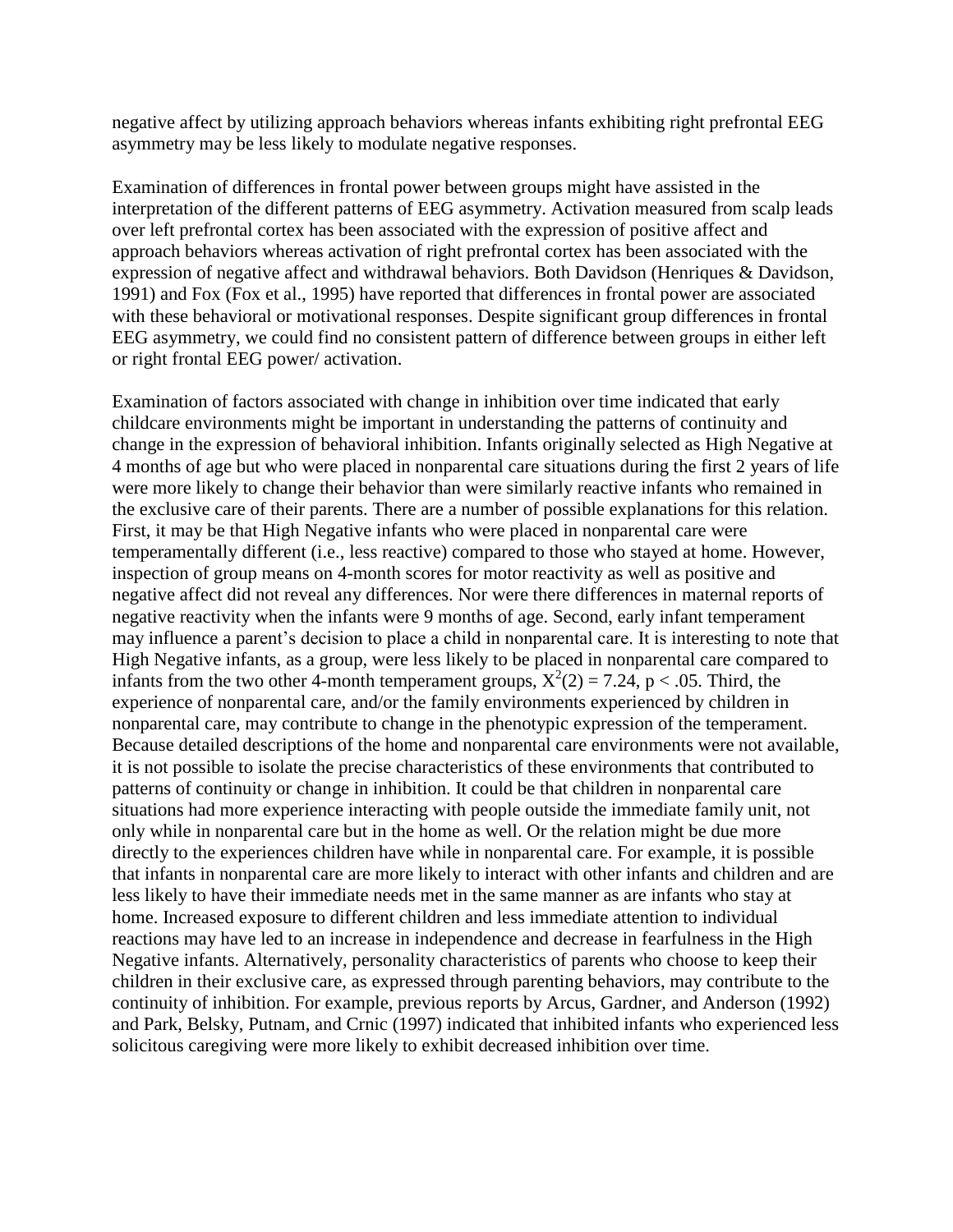The data from this study suggest, as well, that there may be a second important temperamental subgroup of children who can be identified by their behavioral and psychophysiological patterning during the first year of life. At 4 months of age, we recruited infants who exhibited high motor reactivity and high positive affect. This group is different from the group selected by Kagan and Snidman (1991) as a comparison for the High Negative infants at 4 months of age. Whereas Kagan and Snidman recruited a sample of Low Reactive infants as a comparison group, the current study included both a Low Reactive and a High Positive group of infants. Follow-up of these latter infants revealed that close to one half maintained a profile of exuberance across the 4-year period of the study. These children displayed high sociability, lack of fear, and high approach relative to the continuously inhibited children. From the youngest age, these infants appeared to exhibit exuberance for novelty and social interaction that was unique and different from their inhibited counterparts. Parental report of infant temperament confirmed these observations. At 9,14, and 24 months of age the exuberant infants were more sociable and less distressed compared to the continuously inhibited infants. At age 4, parents rated these preschoolers as highly sociable and not shy or fearful. Although exuberant, these children did not appear to be hard to manage, nor did they exhibit maladaptive behaviors. They were not rated as higher in behavior problems of either an internalizing or an externalizing nature compared to the other children. Thus, while positive and social in their behavior, they were not dysregulated in their behavioral patterns.

This group of exuberant children displayed their own unique pattern of brain electrical activity. At 9 months of age they exhibited left frontal asymmetry. This same pattern was again evident at 4 years of age. Left frontal EEG has been previously associated with the tendency to express positive affect or emotions associated with approach tendencies and has been thought to underlie successful modulation of positive affect (Fox, 1994). Thus, the evidence suggests that as early as 9 months of age there is a physiological pattern reflecting the disposition toward sociability and approach among this subgroup of infants. The high degree of continuity found within the High Positive group may be a result of the degree to which parents in our sample value expressions of positive affect, sociability, and exuberance in their children. Certainly, these are traits that in Western culture are valued in young children. Infants with a disposition to express positive affect might be reinforced for this temperamental style and encouraged in their sociability. The high degree of continuity and little change over time would seem to indicate that these behaviors are rewarded. The relative consistency of behavior within this group compared to the other 4-month temperament groups suggests that early positive reactivity should be studied on its own as an important early infant disposition.

### ACKNOWLEDGMENTS

The authors thank Ariana Shahinfar, Genevieve Erb, Stacey Barton-Bowers, and Lisa Perry for their assistance in data collection. They especially thank the parents of the children who participated and continue to participate in their studies. This research was partially supported by a grant from the John D. and Catherine T. MacArthur Foundation and by grants from the National Institutes of Health (HD32666 and HD17899) to Nathan A. Fox and a Social Science and Humanities Research Council of Canada Doctoral Fellowship to Heather A. Henderson.

#### **REFERENCES**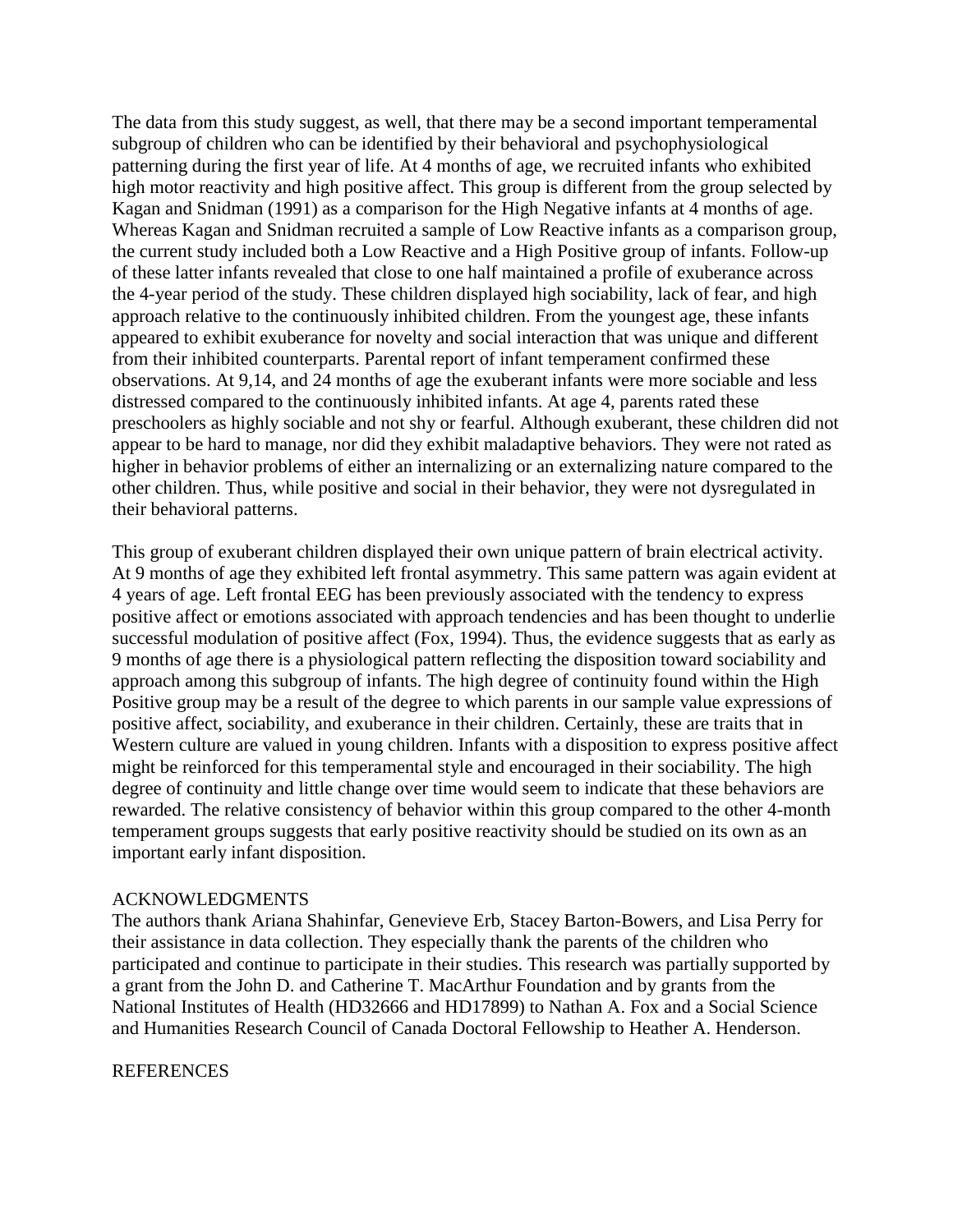- Achenbach, T. M., & Edelbrock, C. S. (1983). *Manual for the Child Behavior Checklist and Revised Child Behavior Profile.* Burlington: University of Vermont.
- Arcus, D., Gardner, S., & Anderson, C. (1992, April). Infant reactivity, maternal style, and the development of inhibited and uninhibited behavioral profiles. In *Temperament and environment.* Symposium conducted at the biennial meeting of the International Society for Infant Studies, Miami, Florida.
- Asendorpf, J. B. (1990). Beyond social withdrawal: Shyness, unsociability, and peer avoidance. *Human Development, 33*, 250–259.
- Broberg, A. G. (1993). Inhibition and children's experiences of out-of-home care. In K. H. Rubin & J. Asendorf (Eds.), *Social withdrawal, inhibition, and shyness in children.* Chicago: University of Chicago Press.
- Buss, A. H., & Plomin, R. (1984). *Temperament: Early developing personality traits.* Hillsdale, NJ: Erlbaum.
- Calkins, S. D., Fox, N. A., & Marshall, T. R. (1996). Behavioral and physiological antecedents of inhibition in infancy. *Child Development, 67*, 523–540.
- Caspi, A. (1998). Personality development across the life course. In N. Eisenberg (Ed.), W. Damon (Series Ed.), *Handbook of child psychology: Vol. 3. Social, emotional, and personality development* (5th ed., pp. 311–388). New York: Wiley.
- Coplan, R. J., Rubin, K. H., Fox, N. A., & Calkins, S. D. (1994). Being alone, playing alone, and acting alone: Distinguishing among reticence and passive, and active solitude in young children. *Child Development, 65*, 129–138.
- Davidson, R. J. (1988). EEG measures and cerebral asymmetry: Conceptual and methodological issues. *International Journal of Neuroscience, 39*, 71–89.
- Davidson, R. J. (1992). Emotion and affective style: Hemispheric substrates. *Psychological Science, 3*, 39–43.
- Davidson, R. J., & Fox, N. A. (1989). The relation between tonic EEG asymmetry and ten-month old emotional response to separation. *Journal of Abnormal Psychology, 98*, 127–131.
- Davidson, R. J., & Irwin, W. (1999). The functional neuroanatomy of emotion and affective style. *Trends in Cognitive Science, 3*, 11–21.
- Davis, M. (1992). The role of the amygdala in fear and anxiety. *Annual Review of Neuroscience, 15*, 353–375.
- Davis, M. (1998). Are different parts of the extended amygdala involved in fear versus anxiety? *Biological Psychiatry, 44*, 1239–1247.
- Davis, M., Hitchcock, J. M., & Rosen, J. B. (1987). Anxiety and the amygdala: Pharmacological and anatomical analysis of the fear-potentiated startle paradigm. In G. Bower (Ed.), *The psychology of learning and motivation* (Vol. 21, pp. 263–305). San Diego, CA: Academic Press.
- Davis, M., & Lee, Y. (1998). Fear and anxiety: Possible roles of the amygdala and bed nucleus of the stria terminalis. *Cognition and Emotion, 12*(3), 277–305.
- Fleiss, J. L. (1981). *Statistical methods for rates and proportions.* New York: Wiley.
- Fox, N. A. (1994). Dynamic cerebral processes underlying emotion regulation. *Monographs of the Society for Research in Child Development 59*(2–3, Serial No. 240).
- Fox, N. A., & Bell, M. A. (1990). Electrophysiological indices of frontal lobe development: Relations to cognitive and affective behavior in human infants over the first year of life. In A. Diamond (Ed.), *The developmental and neural bases of higher cognitive functions* (pp. 677– 698). New York: New York Academy of Sciences.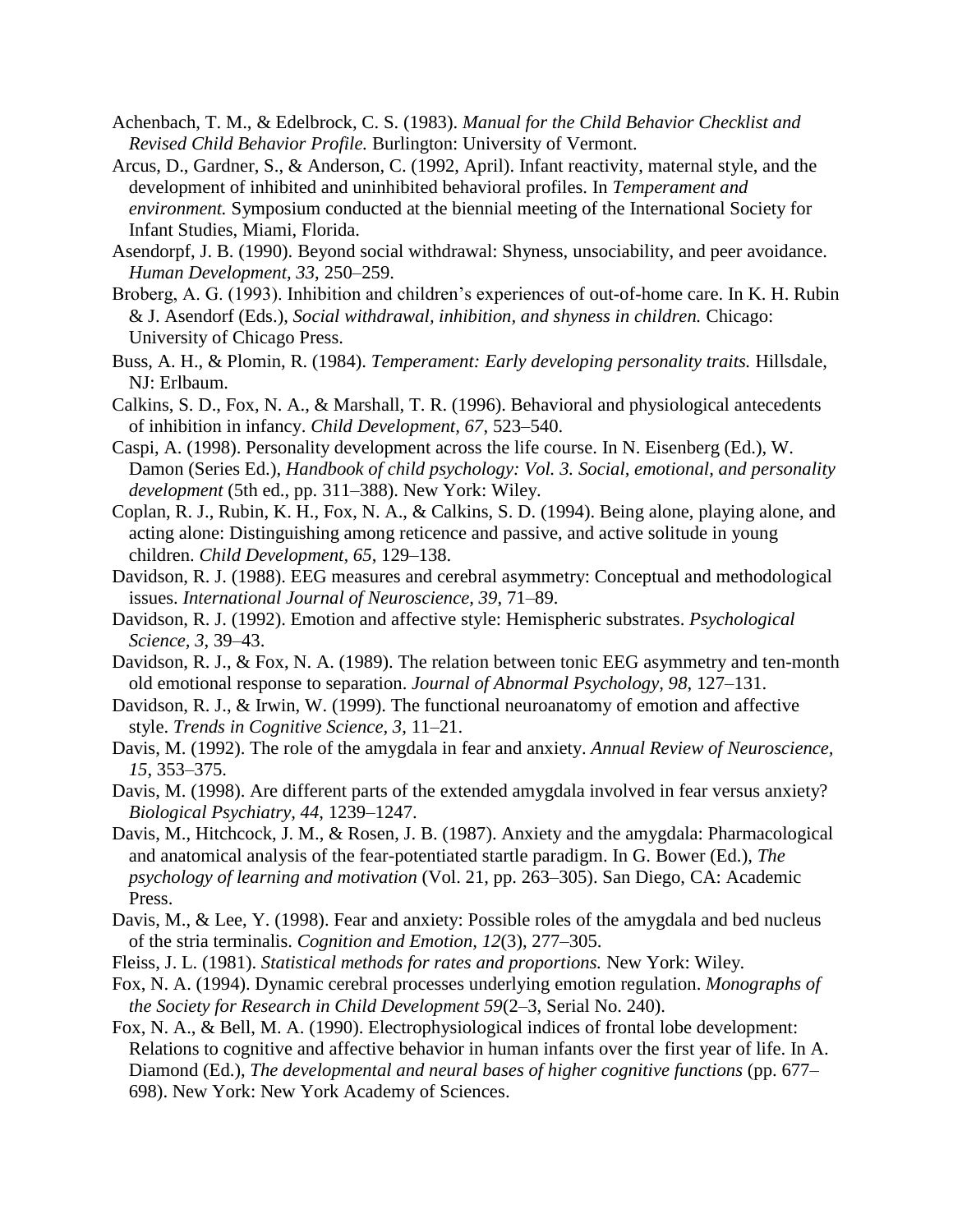- Fox, N. A., Bell, M. A., & Jones, N. A. (1992). Individual differences in response to stress and cerebral asymmetry. *Developmental Neuropsychology, 8*, 161–184.
- Fox, N. A., Rubin, K. H., Calkins, S. D., Marshall, T. R., Co- plan, R. J., Porges, S. W., Long, J., & Stewart, S. (1995). Frontal activation asymmetry and social competence at four years of age. *Child Development, 66*, 1770–1784.
- Fox, N. A., Schmidt, L. A., Calkins, S. D., Rubin, K. H., & Co- plan, R. J. (1996). The role of frontal activation in the regu-

lation and dysregulation of social behavior during the preschool years. *Development and Psychopathology, 8*, 89–102.

- Garcia-Coll, C., Kagan, J., & Reznick, J. S. (1984). Behavioral inhibition in young children. *Child Development, 55*, 1005–1019.
- Goldsmith, H. H. (1987). *The toddler assessment questionnaire.* Unpublished manuscript. Department of Psychology, University of Oregon, Eugene, Oregon.
- Goldsmith, H. H. (1996). Studying temperament via construction of the Toddler Behavior Assessment Questionnaire. *Child Development, 67*, 218–235.
- Gunnar, M. R. (1978). Changing a frightening toy into a pleasant toy by allowing the infant to control its actions. *Developmental Psychology, 14*(2), 157–162.
- Gunnar, M. R. (1980). Control, warning signals, and distress
- in infancy. *Developmental Psychology, 16*(4), 281–289.
- Henriques, J. B., & Davidson, R. J. (1990). Regional brain electrical asymmetries discriminate between previously depressed subjects and healthy controls. *Journal of Abnormal Psychology, 99*, 22–31.
- Henriques, J. B., & Davidson, R. J. (1991). Left frontal hypo- activation in depression. *Journal of Abnormal Psychology, 100*, 535–545.
- Jasper, H. H. (1958). The ten-twenty electrode system of the International Federation. *Electroencephalography and Clinical Neurophysiology, 10*, 371–375.
- Kagan, J., Reznick, J. S., Clarke, C., Snidman, N., & Garcia- Coll, C. (1984). Behavioral inhibition to the unfamiliar. *Child Development, 55*, 2212–2225.
- Kagan, J., Reznick, J. S., & Snidman, N. (1987). The physiology and psychology of behavioral inhibition in children. *Child Development, 58*, 1459–1473.
- Kagan, J., & Snidman, N. (1991). Infant predictors of inhibited
- and uninhibited profiles. *Psychological Science, 2*, 40–44.
- Kagan, J., Snidman, N., & Arcus, D. (1998). Childhood derivatives of high and low reactivity in infancy. *Child Development, 69*, 1483–1493.
- Larson, C. L., Davidson, R. J., Abercrombie, H. C., Ward, R. T., Schaefer, S. M., Jackson, D. C., Holden, J. E., & Perlman, S. B. (1998). Relations between PET-derived measures of thalamic glucose metabolism and EEG alpha power. *Psychophysiology, 35*, 162–169.
- LeDoux, J. E. (1987). Emotion. In F. Plum (Ed.), *Handbook of physiology. Section 1: The nervous system: Vol. 5. Higher functions of the brain. Part 1.* Bethesda, MD: American Physiological Society.
- Lindsley, D. B., & Wicke, J. D. (1974). The electroencephalogram: Autonomous electrical activity in man and animals. In R. Thompson & M. N. Patterson (Eds.), *Bioelectric recording techniques* (pp. 3–83). New York: Academic Press.
- Park, S., Belsky, J., Putnam, S., & Crnic, K. (1997). Infant emotionality, parenting, and 3-year inhibition: Exploring stability and lawful discontinuity in a male sample. *Developmental Psychology, 33*, 218–227.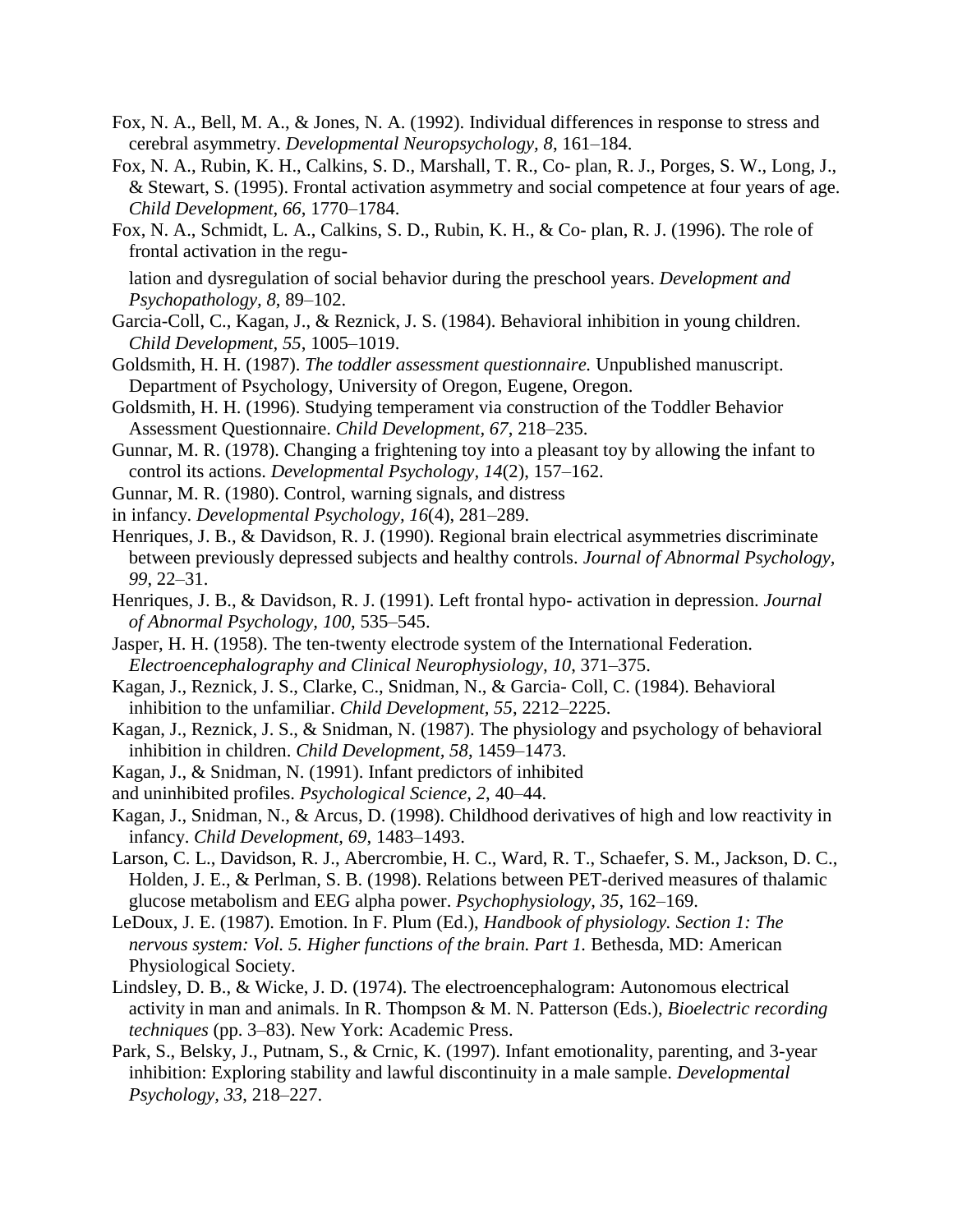- Reznick, J. S., Gibbons, J. L., Johnson, M. O., & McDonough, P. M. (1989). Behavioral inhibition in a normative sample. In J. S. Reznick (Ed.), *Perspectives on behavioral inhibition* (pp. 25–47). Chicago: University of Chicago Press.
- Reznick, J. S., Kagan, J., Snidman, N., Gersten, M., Baak, K., & Rosenberg, A. (1986). Inhibited and uninhibited children: A follow-up study. *Child Development, 57*, 660–680.
- Rothbart, M. K. (1981). Measurement of temperament in infancy. *Child Development, 52*, 569– 578.
- Rowe, D. C., & Plomin, R. (1977). Temperament in early childhood. *Journal of Personality Assessment, 41*, 150–156. Rubin, K. H. (1989). *The Play Observation Scale (POS).* On-

tario, Canada: University of Waterloo.

- Rubin, K. H., Chen, X., & Hymel, S. (1993). Socio-emotional characteristics of aggressive and withdrawn children. *Merrill-Palmer Quarterly, 49*, 518–534.
- Rubin, K. H., Coplan, R. J., Fox, N. A., & Calkins, S. D. (1995). Emotionality, emotion regulation, and preschoolers' adaptation. *Development and Psychopathology, 7*, 49–62.
- Rubin, K. H., Hastings, P. D., Stewart, S. L., Henderson, H. A., & Chen, X. (1997). The consistency and concomitants of inhibition: Some of the children, all of the time. *Child Development, 68*, 467–483.
- Rubin, K. H., Nelson, L. J., Hastings, P., & Asendorpf, J. (1999). The transaction between parents' perceptions of their children's shyness and their parenting styles. *International Journal of Behavioral Development, 23*, 937–958.
- Sanson, A., Pedlow, R., Cann, W., Prior, M., & Oberklaid, F. (1996). Shyness ratings: Stability and correlates in early childhood. *International Journal of Behavioral Development, 19*, 705– 724.
- Scarpa, A., Raine, A., Venables, P. H., & Mednick, S. A. (1995). The stability of inhibited /uninhibited temperament from ages 3 to 11 years in Mauritian children. *Journal of Abnormal Child Psychology, 23*, 607–618.
- Schmidt, L. A., & Fox, N. A. (1994). Patterns of cortical electrophysiology and autonomic activity in adults' shyness and sociability. *Biological Psychology, 38*, 183– 198.
- Schmidt, L. A., & Fox, N. A. (1998). Electrophysiological studies I: Quantitative electroencephalography. In C. E. Coffey & R. A. Brumback (Eds.), *Textbook of pediatric neuropsychiatry: Section II. Neuropsychiatric assessment of the child and adolescent* (pp. 315– 329). Washington, DC: American Psychiatric Press.
- Schmidt, L. A., Fox, N. A., & Schulkin, J. (1999). Behavioral and psychophysiological correlates of self-presentation in temperamentally shy children. *Developmental Psychobiology, 35*, 119– 135.
- Schwartz, C. E., Snidman, N., & Kagan, J. (1996). Early childhood temperament as a determinant of externalizing behavior in adolescence. *Development and Psychopathology, 8*, 527–537.
- Snidman, N., Kagan, J., Riordan, L., & Shannon, D. C. (1995). Cardiac function and behavioral reactivity during infancy. *Psychophysiology, 32*, 199–207.
- Stevenson-Hinde, J., & Glover, A. (1996). Shy girls and boys: A new look. *Journal of Child Psychology and Psychiatry, 37*, 181–187.
- Stroganova, T. A., Orekhova, E. V., & Posikera, I. N. (1999). EEG alpha rhythm in infants. *Clinical Neurophysiology, 110*, 1–16.